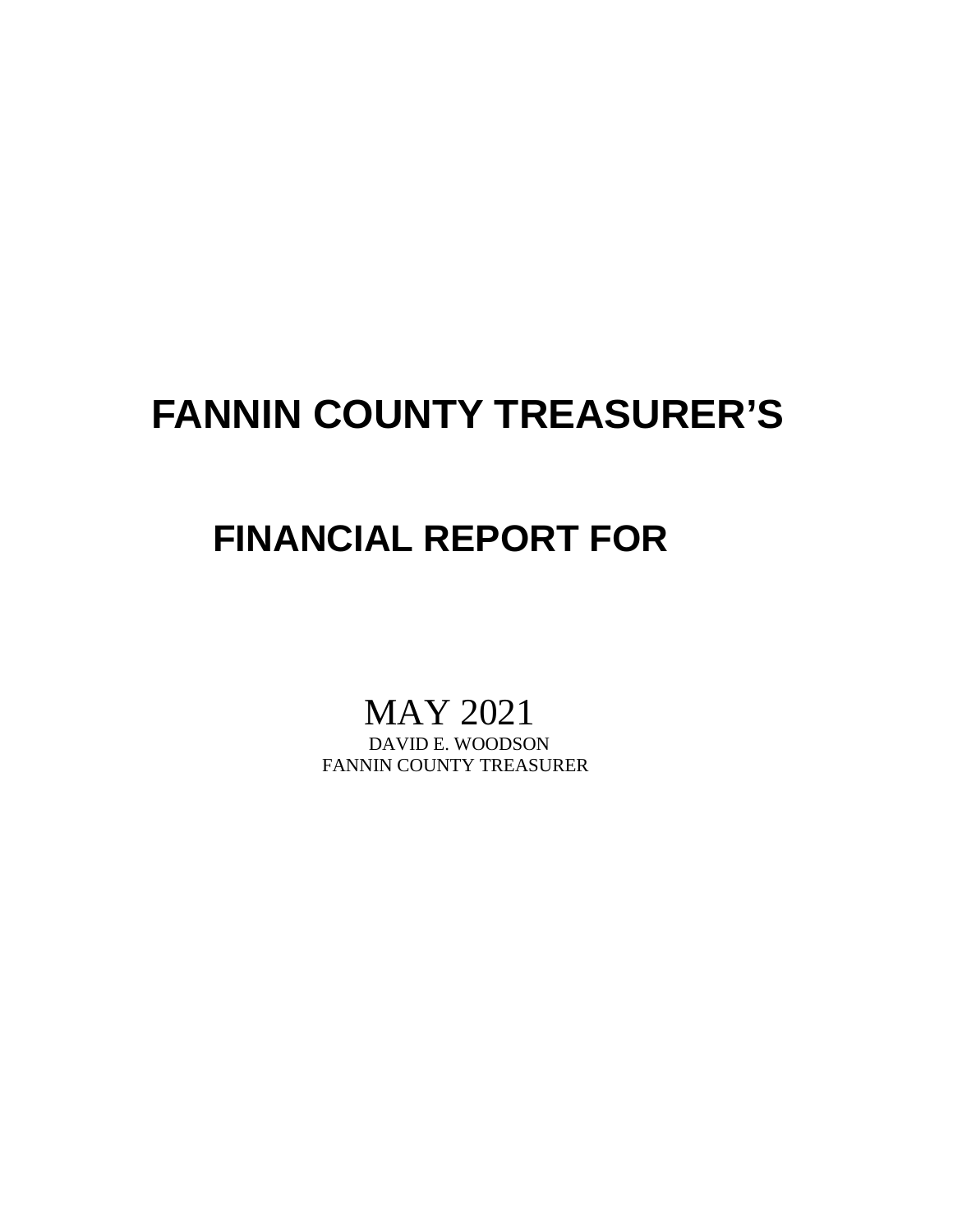

### **Receipt Listing by Product Code**

Fannin County, TX **The County of Totals by General Ledger Distribution Accounts** 

Date Range: 05/01/2021 - 05/31/2021

#### **Product Code Product Code Description**

| 6th Ct of Appeals DC        |           | Dist Clk 6th Ct of Appeals                 |                                                    |                                                                  |                            |
|-----------------------------|-----------|--------------------------------------------|----------------------------------------------------|------------------------------------------------------------------|----------------------------|
| Receipt Number              | Date      | <b>EOD Packet Number</b>                   | Payor Name                                         | Distribution GL Account Number                                   | <b>Distribution Amount</b> |
| R00000742                   | 5/5/2021  | CLPKT00120 - Receipts 5-5-<br>2021-Posted  | <b>DISTRICT CLERK</b>                              | 100-340-6000 - D.C.6TH COURT OF APPEALS<br>FEE                   | $-195.15$                  |
| R00000773                   | 5/14/2021 | CLPKT00128 - Receipts 5-14-<br>2021-Posted | <b>DISTRICT CLERK</b>                              | 100-340-6000 - D.C.6TH COURT OF APPEALS<br><b>FEE</b>            | $-122.23$                  |
| R00000785                   | 5/20/2021 | CLPKT00131 - Receipts 5-20-<br>2021-Posted | <b>DISTRICT CLERK</b>                              | 100-340-6000 - D.C.6TH COURT OF APPEALS<br><b>FEE</b>            | $-221.12$                  |
| R00000789                   | 5/21/2021 | CLPKT00132 - Receipts 5-21-<br>2021-Posted | <b>DISTRICT CLERK</b>                              | 100-340-6000 - D.C.6TH COURT OF APPEALS<br>FEE                   | $-185.12$                  |
|                             |           |                                            |                                                    | 6th Ct of Appeals DC Subtotal:                                   | $-723.62$                  |
| <b>Admin Fee</b>            |           | <b>Dist Attny Trust</b>                    |                                                    |                                                                  |                            |
| Receipt Number              | Date      | <b>EOD Packet Number</b>                   | Payor Name                                         | Distribution GL Account Number                                   | <b>Distribution Amount</b> |
| R00000726                   | 5/3/2021  | CLPKT00118 - Receipts 5-3-<br>2021-Posted  |                                                    | DISTRICT ATTORNEY TRUST FUI360-340-4750 - DISTRICT ATTORNEY FEES | $-178.00$                  |
|                             |           |                                            |                                                    | <b>Admin Fee Subtotal:</b>                                       | $-178.00$                  |
| <b>ARP Grant</b>            |           | <b>American Recovery Program Grant</b>     |                                                    |                                                                  |                            |
| Receipt Number              | Date      | <b>EOD Packet Number</b>                   | Payor Name                                         | Distribution GL Account Number                                   | <b>Distribution Amount</b> |
| R00000783<br>5/19/2021      |           | CLPKT00130 - Receipts 5-19-<br>2021-Posted | U.S. DEPARTMENT OF THE TRE415-330-4775 - ARP Grant |                                                                  | $-3,449,089.00$            |
|                             |           |                                            |                                                    | <b>ARP Grant Subtotal:</b>                                       | $-3,449,089.00$            |
| <b>Attnys &amp; Doctors</b> |           | <b>Attnys &amp; Doctors</b>                |                                                    |                                                                  |                            |
| Receipt Number              | Date      | <b>EOD Packet Number</b>                   | Payor Name                                         | Distribution GL Account Number                                   | <b>Distribution Amount</b> |
| R00000742                   | 5/5/2021  | CLPKT00120 - Receipts 5-5-<br>2021-Posted  | <b>DISTRICT CLERK</b>                              | 100-318-1320 - ATTORNEYS & DOCTORS                               | $-88.89$                   |
| R00000773                   | 5/14/2021 | CLPKT00128 - Receipts 5-14-<br>2021-Posted | <b>DISTRICT CLERK</b>                              | 100-318-1320 - ATTORNEYS & DOCTORS                               | $-89.40$                   |
| R00000785                   | 5/20/2021 | CLPKT00131 - Receipts 5-20-<br>2021-Posted | <b>DISTRICT CLERK</b>                              | 100-318-1320 - ATTORNEYS & DOCTORS                               | $-0.39$                    |
|                             |           |                                            |                                                    | <b>Attnys &amp; Doctors Subtotal:</b>                            | $-178.68$                  |
| <b>Bail Bond</b>            |           | <b>Bail Bond Fees</b>                      |                                                    |                                                                  |                            |
| Receipt Number              | Date      | <b>EOD Packet Number</b>                   | Payor Name                                         | Distribution GL Account Number                                   | Distribution Amount        |
| R00000755                   | 5/11/2021 | CLPKT00124 - Receipts 5-11-<br>2021-Posted |                                                    | FANNIN COUNTY BAIL BONDS 130-345-1130 - SURETY BAIL BOND FEE     | $-120.00$                  |
| R00000756                   | 5/11/2021 | CLPKT00124 - Receipts 5-11-<br>2021-Posted | DOC'S BAIL BONDS                                   | 130-345-1130 - SURETY BAIL BOND FEE                              | $-30.00$                   |
| R00000779                   | 5/18/2021 | CLPKT00129 - Receipts 5-18-<br>2021-Posted | DOC'S BAIL BONDS                                   | 130-345-1130 - SURETY BAIL BOND FEE                              | $-30.00$                   |
| R00000780                   | 5/18/2021 | CLPKT00129 - Receipts 5-18-<br>2021-Posted | <b>CARPENTER'S BAIL BONDS</b>                      | 130-345-1130 - SURETY BAIL BOND FEE                              | $-45.00$                   |
| R00000781                   | 5/18/2021 | CLPKT00129 - Receipts 5-18-                |                                                    | FANNIN COUNTY BAIL BONDS 130-345-1130 - SURETY BAIL BOND FEE     | $-60.00$                   |

2021-Posted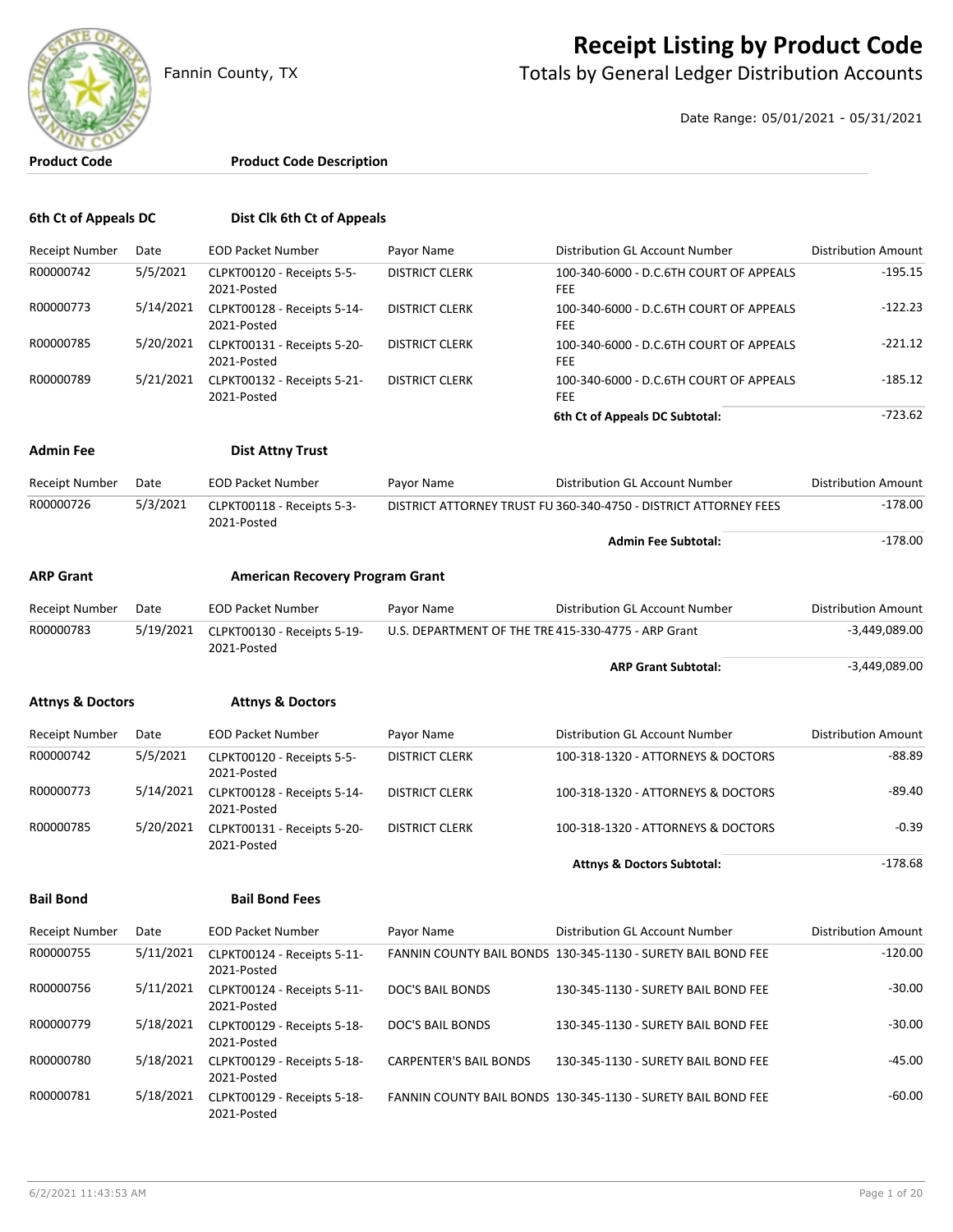| <b>Product Code</b>    |           | <b>Product Code Description</b>                      |                               |                                                                                             |                            |
|------------------------|-----------|------------------------------------------------------|-------------------------------|---------------------------------------------------------------------------------------------|----------------------------|
| R00000790              | 5/24/2021 | 2021 not enterened till 5-24-<br>2021-Posted         |                               | CLPKT00133 - Receipt for 3-17- FANNIN COUNTY BAIL BONDS 130-345-1130 - SURETY BAIL BOND FEE | $-30.00$                   |
| R00000809              | 5/28/2021 | CLPKT00137 - Receipts 5-28-<br>2021-Posted           | DOC'S BAIL BONDS              | 130-345-1130 - SURETY BAIL BOND FEE                                                         | $-30.00$                   |
| R00000810              | 5/28/2021 | CLPKT00137 - Receipts 5-28-<br>2021-Posted           |                               | FANNIN COUNTY BAIL BONDS 130-345-1130 - SURETY BAIL BOND FEE                                | $-60.00$                   |
| R00000811              | 5/28/2021 | CLPKT00137 - Receipts 5-28-<br>2021-Posted           | <b>SPANKY'S BAIL BONDS</b>    | 130-345-1130 - SURETY BAIL BOND FEE                                                         | $-30.00$                   |
| R00000812              | 5/28/2021 | CLPKT00137 - Receipts 5-28-<br>2021-Posted           | <b>CARPENTER'S BAIL BONDS</b> | 130-345-1130 - SURETY BAIL BOND FEE                                                         | $-75.00$                   |
|                        |           |                                                      |                               | <b>Bail Bond Subtotal:</b>                                                                  | $-510.00$                  |
| <b>Blood Draws</b>     |           | <b>Blood Draws</b>                                   |                               |                                                                                             |                            |
| <b>Receipt Number</b>  | Date      | <b>EOD Packet Number</b>                             | Payor Name                    | Distribution GL Account Number                                                              | <b>Distribution Amount</b> |
| R00000778              | 5/18/2021 | CLPKT00129 - Receipts 5-18-<br>2021-Posted           | <b>FANNIN COUNTY CSCD</b>     | 360-370-1300 - REFUNDS &<br><b>MISCELLANEOUS</b>                                            | $-48.86$                   |
|                        |           |                                                      |                               | <b>Blood Draws Subtotal:</b>                                                                | $-48.86$                   |
| <b>Bond Super Fees</b> |           | <b>Bond Supervision Fees</b>                         |                               |                                                                                             |                            |
| Receipt Number         | Date      | <b>EOD Packet Number</b>                             | Payor Name                    | Distribution GL Account Number                                                              | <b>Distribution Amount</b> |
| R00000766              | 5/13/2021 | CLPKT00126 - Receipts 5-13-<br>2021-Posted           | <b>FANNIN COUNTY CSCD</b>     | 100-340-5730 - BOND SUPERVISION FEES                                                        | $-9,295.00$                |
|                        |           |                                                      |                               | <b>Bond Super Fees Subtotal:</b>                                                            | $-9,295.00$                |
| <b>Car Reg General</b> |           | <b>Car Reg General</b>                               |                               |                                                                                             |                            |
| Receipt Number         | Date      | <b>EOD Packet Number</b>                             | Payor Name                    | Distribution GL Account Number                                                              | <b>Distribution Amount</b> |
| R00000729              | 5/3/2021  | CLPKT00118 - Receipts 5-3-<br>2021-Posted            | TAX A/C                       | 100-321-2000 - COMMISSIONS ON CAR<br><b>REGIST</b>                                          | $-1,707.40$                |
| R00000730              | 5/3/2021  | CLPKT00118 - Receipts 5-3-<br>2021-Posted            | TAX A/C                       | 100-321-2000 - COMMISSIONS ON CAR<br><b>REGIST</b>                                          | $-2.30$                    |
| R00000747              | 5/6/2021  | CLPKT00121 - Receipts 5-6-<br>2021-Posted            | TAX A/C                       | 100-321-2000 - COMMISSIONS ON CAR<br><b>REGIST</b>                                          | $-2,055.10$                |
| R00000748              | 5/6/2021  | CLPKT00121 - Receipts 5-6-<br>2021-Posted            | TAX A/C                       | 100-321-2000 - COMMISSIONS ON CAR<br><b>REGIST</b>                                          | $-6.90$                    |
| R00000764              |           | 5/13/2021 CLPKT00126 - Receipts 5-13-<br>2021-Posted | TAX A/C                       | 100-321-2000 - COMMISSIONS ON CAR<br><b>REGIST</b>                                          | $-2,112.25$                |
| R00000799              | 5/28/2021 | CLPKT00137 - Receipts 5-28-<br>2021-Posted           | TAX A/C                       | 100-321-2000 - COMMISSIONS ON CAR<br><b>REGIST</b>                                          | $-25.30$                   |
| R00000800              | 5/28/2021 | CLPKT00137 - Receipts 5-28-<br>2021-Posted           | TAX A/C                       | 100-321-2000 - COMMISSIONS ON CAR<br><b>REGIST</b>                                          | $-1,373.45$                |
| R00000802              | 5/28/2021 | CLPKT00137 - Receipts 5-28-<br>2021-Posted           | TAX A/C                       | 100-321-2000 - COMMISSIONS ON CAR<br><b>REGIST</b>                                          | $-2,033.35$                |
|                        |           |                                                      |                               | <b>Car Reg General Subtotal:</b>                                                            | $-9,316.05$                |
| Car Reg R&B Percenta   |           | <b>Car Reg R&amp;B Percentages</b>                   |                               |                                                                                             |                            |
| Receipt Number         | Date      | <b>EOD Packet Number</b>                             | Payor Name                    | Distribution GL Account Number                                                              | Distribution Amount        |
| R00000729              | 5/3/2021  | CLPKT00118 - Receipts 5-3-<br>2021-Posted            | TAX A/C                       | 210-321-3000 - COUNTY'S ADDITIONAL \$10                                                     | $-1,381.76$                |
|                        |           |                                                      |                               | 220-321-3000 - COUNTY'S ADDITIONAL \$10                                                     | $-1,609.57$                |
|                        |           |                                                      |                               | 230-321-3000 - COUNTY'S ADDITIONAL \$10                                                     | $-2,414.36$                |

-1,374.31 240-321-3000 - COUNTY'S ADDITIONAL \$10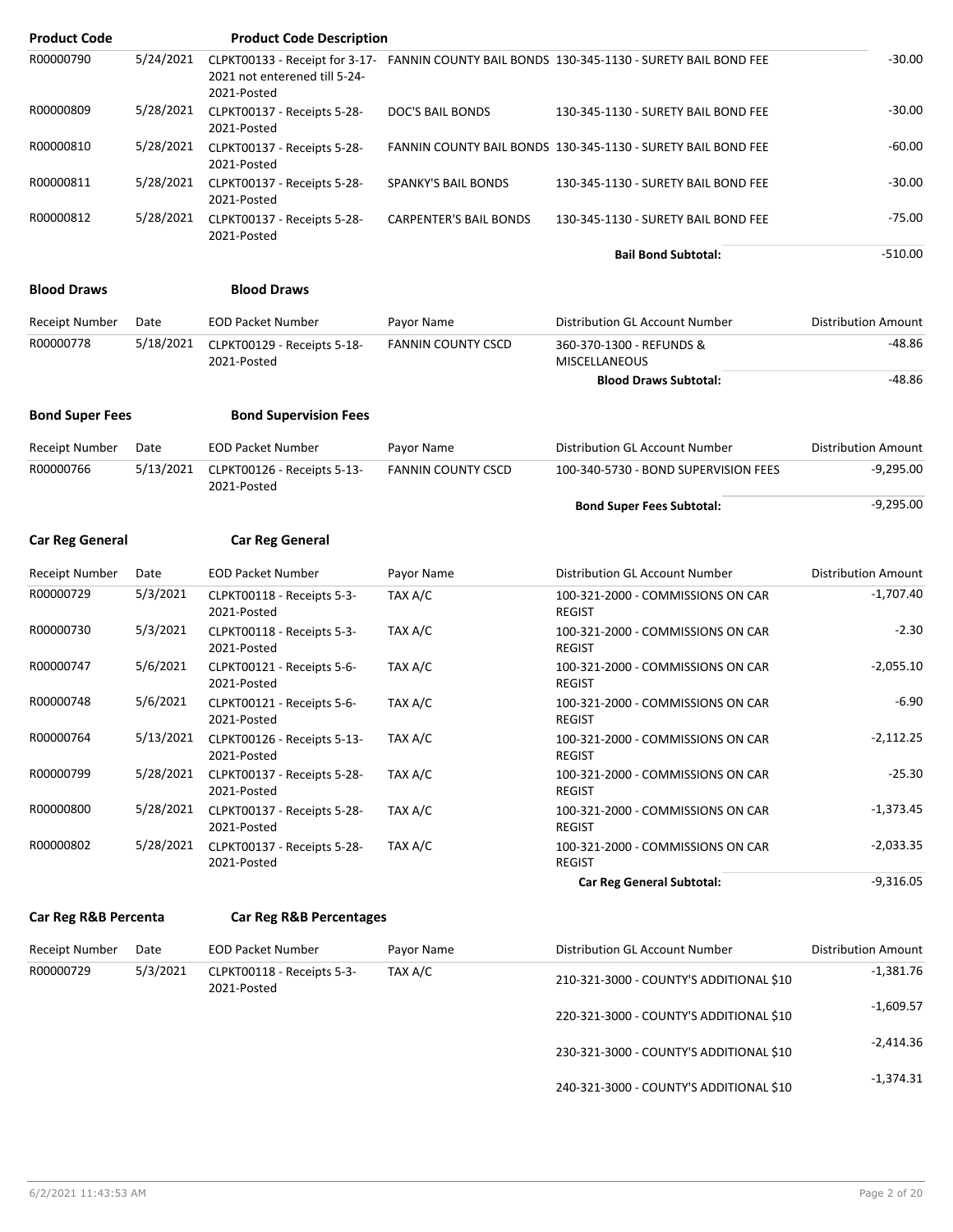| <b>Product Code</b> |           | <b>Product Code Description</b>                      |         |                                         |              |
|---------------------|-----------|------------------------------------------------------|---------|-----------------------------------------|--------------|
| R00000730           | 5/3/2021  | CLPKT00118 - Receipts 5-3-<br>2021-Posted            | TAX A/C | 210-321-3000 - COUNTY'S ADDITIONAL \$10 | $-2.04$      |
|                     |           |                                                      |         | 220-321-3000 - COUNTY'S ADDITIONAL \$10 | $-2.37$      |
|                     |           |                                                      |         | 230-321-3000 - COUNTY'S ADDITIONAL \$10 | $-3.56$      |
|                     |           |                                                      |         | 240-321-3000 - COUNTY'S ADDITIONAL \$10 | $-2.03$      |
| R00000747           | 5/6/2021  | CLPKT00121 - Receipts 5-6-<br>2021-Posted            | TAX A/C | 210-321-3000 - COUNTY'S ADDITIONAL \$10 | $-1,748.60$  |
|                     |           |                                                      |         | 220-321-3000 - COUNTY'S ADDITIONAL \$10 | $-2,036.89$  |
|                     |           |                                                      |         | 230-321-3000 - COUNTY'S ADDITIONAL \$10 | $-3,055.34$  |
|                     |           |                                                      |         | 240-321-3000 - COUNTY'S ADDITIONAL \$10 | $-1,739.17$  |
| R00000748           | 5/6/2021  | CLPKT00121 - Receipts 5-6-<br>2021-Posted            | TAX A/C | 210-321-3000 - COUNTY'S ADDITIONAL \$10 | $-6.12$      |
|                     |           |                                                      |         | 220-321-3000 - COUNTY'S ADDITIONAL \$10 | $-7.12$      |
|                     |           |                                                      |         | 230-321-3000 - COUNTY'S ADDITIONAL \$10 | $-10.68$     |
|                     |           |                                                      |         | 240-321-3000 - COUNTY'S ADDITIONAL \$10 | $-6.08$      |
| R00000764           |           | 5/13/2021 CLPKT00126 - Receipts 5-13-<br>2021-Posted | TAX A/C | 210-321-3000 - COUNTY'S ADDITIONAL \$10 | $-1,516.27$  |
|                     |           |                                                      |         | 220-321-3000 - COUNTY'S ADDITIONAL \$10 | $-1,766.26$  |
|                     |           |                                                      |         | 230-321-3000 - COUNTY'S ADDITIONAL \$10 | $-2,649.38$  |
|                     |           |                                                      |         | 240-321-3000 - COUNTY'S ADDITIONAL \$10 | $-1,508.09$  |
| R00000799           |           | 5/28/2021 CLPKT00137 - Receipts 5-28-<br>2021-Posted | TAX A/C | 210-321-3000 - COUNTY'S ADDITIONAL \$10 | $-20.38$     |
|                     |           |                                                      |         | 220-321-3000 - COUNTY'S ADDITIONAL \$10 | $-23.74$     |
|                     |           |                                                      |         | 230-321-3000 - COUNTY'S ADDITIONAL \$10 | $-35.61$     |
|                     |           |                                                      |         | 240-321-3000 - COUNTY'S ADDITIONAL \$10 | $-20.27$     |
| R00000800           | 5/28/2021 | CLPKT00137 - Receipts 5-28-<br>2021-Posted           | TAX A/C | 210-321-3000 - COUNTY'S ADDITIONAL \$10 | $-1,200.38$  |
|                     |           |                                                      |         | 220-321-3000 - COUNTY'S ADDITIONAL \$10 | $-1,398.29$  |
|                     |           |                                                      |         | 230-321-3000 - COUNTY'S ADDITIONAL \$10 | $-2,097.43$  |
|                     |           |                                                      |         | 240-321-3000 - COUNTY'S ADDITIONAL \$10 | $-1,193.90$  |
| R00000802           | 5/28/2021 | CLPKT00137 - Receipts 5-28-<br>2021-Posted           | TAX A/C | 210-321-3000 - COUNTY'S ADDITIONAL \$10 | $-1,444.94$  |
|                     |           |                                                      |         | 220-321-3000 - COUNTY'S ADDITIONAL \$10 | $-1,683.17$  |
|                     |           |                                                      |         | 230-321-3000 - COUNTY'S ADDITIONAL \$10 | $-2,524.75$  |
|                     |           |                                                      |         | 240-321-3000 - COUNTY'S ADDITIONAL \$10 | $-1,437.14$  |
|                     |           |                                                      |         | Car Reg R&B Percenta Subtotal:          | $-35,920.00$ |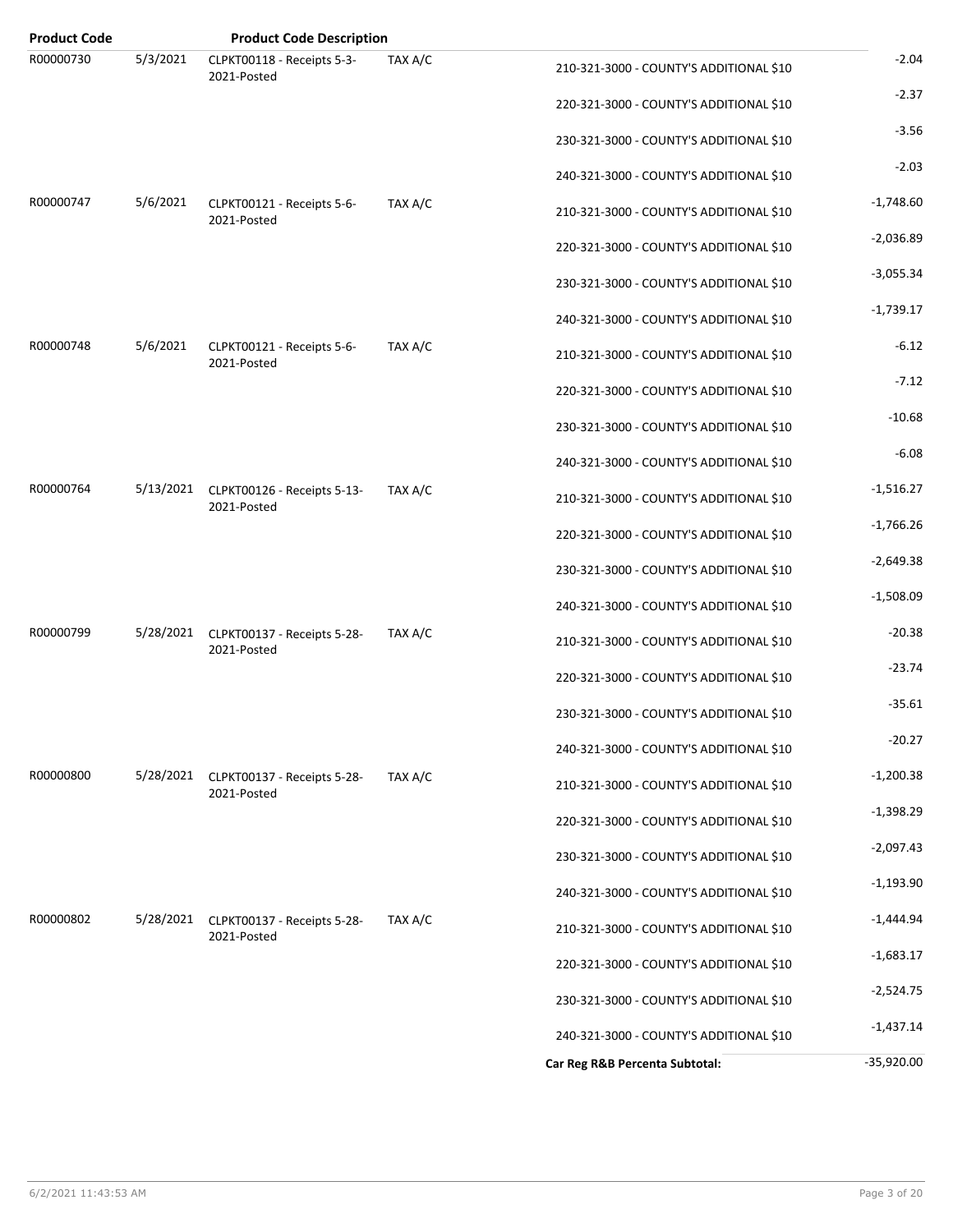| <b>Product Code</b>      |           | <b>Product Code Description</b>            |                             |                                                                   |                            |
|--------------------------|-----------|--------------------------------------------|-----------------------------|-------------------------------------------------------------------|----------------------------|
| <b>Car Sales Tax</b>     |           | <b>Car Sales Tax</b>                       |                             |                                                                   |                            |
| Receipt Number           | Date      | <b>EOD Packet Number</b>                   | Payor Name                  | Distribution GL Account Number                                    | <b>Distribution Amount</b> |
| R00000753                | 5/10/2021 | CLPKT00123 - Receipts 5-10-<br>2021-Posted | TAX A/C                     | 100-321-2510 - COMM.ON SALES TAX<br><b>COLLECTIONS</b>            | $-241,451.02$              |
|                          |           |                                            |                             | <b>Car Sales Tax Subtotal:</b>                                    | $-241,451.02$              |
| <b>Car Titles</b>        |           | <b>Commission on Car Titles</b>            |                             |                                                                   |                            |
| Receipt Number           | Date      | <b>EOD Packet Number</b>                   | Payor Name                  | Distribution GL Account Number                                    | <b>Distribution Amount</b> |
| R00000731                | 5/3/2021  | CLPKT00118 - Receipts 5-3-<br>2021-Posted  | TAX A/C                     | 100-321-2500 - COMMISSION ON CAR<br><b>TITLES</b>                 | $-780.00$                  |
| R00000746                | 5/6/2021  | CLPKT00121 - Receipts 5-6-<br>2021-Posted  | TAX A/C                     | 100-321-2500 - COMMISSION ON CAR<br><b>TITLES</b>                 | $-1,205.00$                |
| R00000763                | 5/13/2021 | CLPKT00126 - Receipts 5-13-<br>2021-Posted | TAX A/C                     | 100-321-2500 - COMMISSION ON CAR<br><b>TITLES</b>                 | $-770.00$                  |
| R00000801                | 5/28/2021 | CLPKT00137 - Receipts 5-28-<br>2021-Posted | TAX A/C                     | 100-321-2500 - COMMISSION ON CAR<br><b>TITLES</b>                 | $-1,000.00$                |
| R00000803                | 5/28/2021 | CLPKT00137 - Receipts 5-28-<br>2021-Posted | TAX A/C                     | 100-321-2500 - COMMISSION ON CAR<br><b>TITLES</b>                 | $-960.00$                  |
|                          |           |                                            |                             | <b>Car Titles Subtotal:</b>                                       | $-4,715.00$                |
| Co Ct @ Law              |           | Comptroller                                |                             |                                                                   |                            |
| Receipt Number           | Date      | <b>EOD Packet Number</b>                   | Payor Name                  | Distribution GL Account Number                                    | <b>Distribution Amount</b> |
| R00000807                | 5/28/2021 | CLPKT00137 - Receipts 5-28-<br>2021-Posted |                             | COMPTROLLER - JUDICIARY SE(100-370-4100 - CO CT AT LAW SUPPLEMENT | $-21,000.00$               |
|                          |           |                                            |                             | Co Ct @ Law Subtotal:                                             | $-21,000.00$               |
| <b>Cobra Health</b>      |           | <b>Payroll Cobra Health</b>                |                             |                                                                   |                            |
| <b>Receipt Number</b>    | Date      | <b>EOD Packet Number</b>                   | Payor Name                  | Distribution GL Account Number                                    | <b>Distribution Amount</b> |
| R00000744                | 5/5/2021  | CLPKT00120 - Receipts 5-5-<br>2021-Posted  | <b>SUZANNE STOWE</b>        | 950-370-1300 - REFUNDS &<br><b>MISCELLANEOUS</b>                  | $-900.24$                  |
| R00000786                | 5/20/2021 | CLPKT00131 - Receipts 5-20-<br>2021-Posted | PEGGY HIX                   | 950-370-1300 - REFUNDS &<br><b>MISCELLANEOUS</b>                  | -988.96                    |
|                          |           |                                            |                             | <b>Cobra Health Subtotal:</b>                                     | $-1,889.20$                |
| <b>Const Pct 1 Fees</b>  |           | <b>Const Pct 1 Fees</b>                    |                             |                                                                   |                            |
| Receipt Number           | Date      | <b>EOD Packet Number</b>                   | Payor Name                  | Distribution GL Account Number                                    | <b>Distribution Amount</b> |
| R00000739                | 5/4/2021  | CLPKT00119 - Receipts 5-4-<br>2021-Posted  | CONSTABLE PCT. #1           | 100-340-5510 - CONSTABLE PCT. 1 FEES                              | $-75.00$                   |
| R00000792                | 5/25/2021 | CLPKT00135 - Receipts 5-25-<br>2021-Posted | <b>CONSTABLE PCT. #1</b>    | 100-340-5510 - CONSTABLE PCT. 1 FEES                              | $-75.00$                   |
|                          |           |                                            |                             | <b>Const Pct 1 Fees Subtotal:</b>                                 | $-150.00$                  |
| <b>Const Pct 3 Fees</b>  |           | <b>Const Pct 3 Fees</b>                    |                             |                                                                   |                            |
| Receipt Number           | Date      | <b>EOD Packet Number</b>                   | Payor Name                  | Distribution GL Account Number                                    | <b>Distribution Amount</b> |
| R00000749                | 5/7/2021  | CLPKT00122 - Receipts 5-7-<br>2021-Posted  | CONSTABLE PCT. #3           | 100-340-5530 - CONSTABLE PCT. 3 FEES                              | $-70.00$                   |
|                          |           |                                            |                             | <b>Const Pct 3 Fees Subtotal:</b>                                 | $-70.00$                   |
| <b>Contraband DA Fee</b> |           | <b>Contraband Forfeiture DA Fee</b>        |                             |                                                                   |                            |
| Receipt Number           | Date      | <b>EOD Packet Number</b>                   | Payor Name                  | Distribution GL Account Number                                    | Distribution Amount        |
| R00000759                | 5/12/2021 | CLPKT00125 - Receipts 5-12-<br>2021-Posted | RENE' BATES AUCTIONEERS, IN | 360-352-2000 - CONTRABAND FORFEITURE                              | $-2,020.00$                |
|                          |           |                                            |                             | <b>Contraband DA Fee Subtotal:</b>                                | $-2,020.00$                |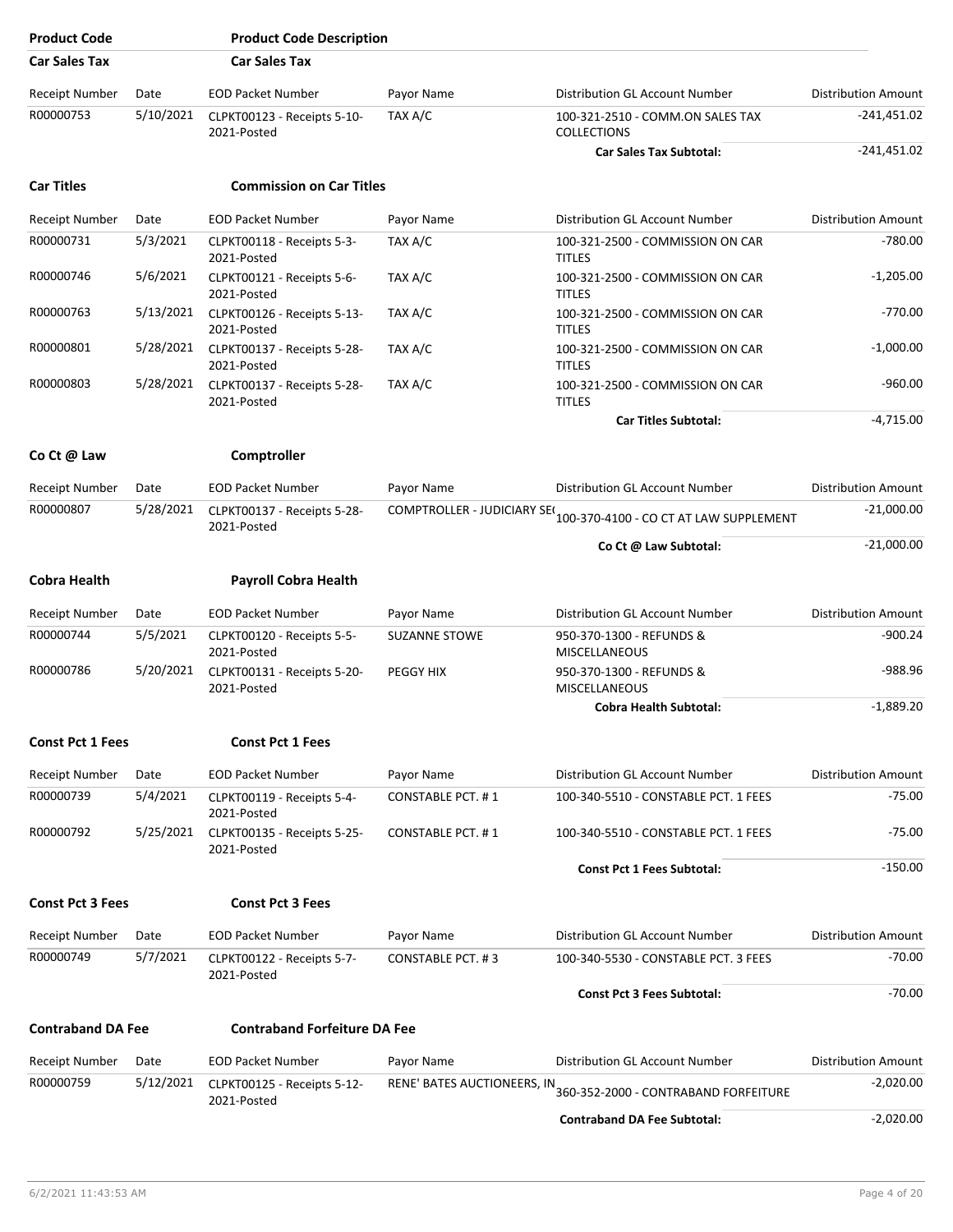| <b>Product Code</b>       |           | <b>Product Code Description</b>            |                           |                                                                  |                            |
|---------------------------|-----------|--------------------------------------------|---------------------------|------------------------------------------------------------------|----------------------------|
| <b>Contraband Forf</b>    |           | <b>Contraband Fordeiture</b>               |                           |                                                                  |                            |
| <b>Receipt Number</b>     | Date      | <b>EOD Packet Number</b>                   | Payor Name                | Distribution GL Account Number                                   | <b>Distribution Amount</b> |
| R00000759                 | 5/12/2021 | CLPKT00125 - Receipts 5-12-<br>2021-Posted |                           | RENE' BATES AUCTIONEERS, IN 560-352-2000 - CONTRABAND FORFEITURE | $-4,040.00$                |
|                           |           |                                            |                           | <b>Contraband Forf Subtotal:</b>                                 | $-4,040.00$                |
| <b>County Records Mgt</b> |           | <b>County Records Mgt</b>                  |                           |                                                                  |                            |
| <b>Receipt Number</b>     | Date      | <b>EOD Packet Number</b>                   | Payor Name                | Distribution GL Account Number                                   | Distribution Amount        |
| R00000742                 | 5/5/2021  | CLPKT00120 - Receipts 5-5-<br>2021-Posted  | <b>DISTRICT CLERK</b>     | 200-370-1350 - CO.OFFICE REC.MNGMT.FEE                           | -439.58                    |
| R00000773                 | 5/14/2021 | CLPKT00128 - Receipts 5-14-<br>2021-Posted | <b>DISTRICT CLERK</b>     | 200-370-1350 - CO.OFFICE REC.MNGMT.FEE                           | $-453.88$                  |
| R00000785                 | 5/20/2021 | CLPKT00131 - Receipts 5-20-<br>2021-Posted | <b>DISTRICT CLERK</b>     | 200-370-1350 - CO.OFFICE REC.MNGMT.FEE                           | $-521.50$                  |
| R00000789                 | 5/21/2021 | CLPKT00132 - Receipts 5-21-<br>2021-Posted | <b>DISTRICT CLERK</b>     | 200-370-1350 - CO.OFFICE REC.MNGMT.FEE                           | $-552.37$                  |
|                           |           |                                            |                           | <b>County Records Mgt Subtotal:</b>                              | $-1,967.33$                |
| <b>Court Costs</b>        |           | <b>Court Cost and Arrest Fees</b>          |                           |                                                                  |                            |
| Receipt Number            | Date      | <b>EOD Packet Number</b>                   | Payor Name                | Distribution GL Account Number                                   | <b>Distribution Amount</b> |
| R00000741                 | 5/5/2021  | CLPKT00120 - Receipts 5-5-<br>2021-Posted  | <b>FANNIN COUNTY CSCD</b> | 100-318-1300 - COURT COSTS/ARREST FEES                           | $-8.58$                    |
| R00000742                 | 5/5/2021  | CLPKT00120 - Receipts 5-5-<br>2021-Posted  | <b>DISTRICT CLERK</b>     | 100-318-1300 - COURT COSTS/ARREST FEES                           | -8,531.10                  |
| R00000773                 | 5/14/2021 | CLPKT00128 - Receipts 5-14-<br>2021-Posted | <b>DISTRICT CLERK</b>     | 100-318-1300 - COURT COSTS/ARREST FEES                           | $-7,600.73$                |
| R00000785                 | 5/20/2021 | CLPKT00131 - Receipts 5-20-<br>2021-Posted | <b>DISTRICT CLERK</b>     | 100-318-1300 - COURT COSTS/ARREST FEES                           | $-9,671.72$                |
| R00000789                 | 5/21/2021 | CLPKT00132 - Receipts 5-21-<br>2021-Posted | <b>DISTRICT CLERK</b>     | 100-318-1300 - COURT COSTS/ARREST FEES                           | $-8,845.44$                |
|                           |           |                                            |                           | <b>Court Costs Subtotal:</b>                                     | $-34,657.57$               |
| <b>Court Rec Pres</b>     |           | <b>Dist Clk Ct Rec Pres</b>                |                           |                                                                  |                            |
| Receipt Number            | Date      | <b>EOD Packet Number</b>                   | Payor Name                | Distribution GL Account Number                                   | <b>Distribution Amount</b> |
| R00000742                 | 5/5/2021  | CLPKT00120 - Receipts 5-5-<br>2021-Posted  | <b>DISTRICT CLERK</b>     | 193-370-1330 - DIST.CLK.COURT RECORDS<br>PRESERVATION            | $-430.31$                  |
| R00000773                 | 5/14/2021 | CLPKT00128 - Receipts 5-14-<br>2021-Posted | <b>DISTRICT CLERK</b>     | 193-370-1330 - DIST.CLK.COURT RECORDS<br>PRESERVATION            | $-302.96$                  |
| R00000785                 | 5/20/2021 | CLPKT00131 - Receipts 5-20-<br>2021-Posted | <b>DISTRICT CLERK</b>     | 193-370-1330 - DIST.CLK.COURT RECORDS<br>PRESERVATION            | -511.13                    |
| R00000789                 | 5/21/2021 | CLPKT00132 - Receipts 5-21-<br>2021-Posted | <b>DISTRICT CLERK</b>     | 193-370-1330 - DIST.CLK.COURT RECORDS<br>PRESERVATION            | $-370.24$                  |
|                           |           |                                            |                           | <b>Court Rec Pres Subtotal:</b>                                  | $-1,614.64$                |
| <b>Court Reporter</b>     |           | <b>Court Reporter</b>                      |                           |                                                                  |                            |
| Receipt Number            | Date      | <b>EOD Packet Number</b>                   | Payor Name                | Distribution GL Account Number                                   | Distribution Amount        |
| R00000742                 | 5/5/2021  | CLPKT00120 - Receipts 5-5-<br>2021-Posted  | <b>DISTRICT CLERK</b>     | 100-370-1620 - COURT REPORTER SERVICE<br><b>FEE</b>              | $-585.46$                  |
| R00000773                 | 5/14/2021 | CLPKT00128 - Receipts 5-14-<br>2021-Posted | <b>DISTRICT CLERK</b>     | 100-370-1620 - COURT REPORTER SERVICE<br><b>FEE</b>              | -366.70                    |
| R00000785                 | 5/20/2021 | CLPKT00131 - Receipts 5-20-<br>2021-Posted | <b>DISTRICT CLERK</b>     | 100-370-1620 - COURT REPORTER SERVICE<br>FEE                     | -663.36                    |
| R00000789                 | 5/21/2021 | CLPKT00132 - Receipts 5-21-<br>2021-Posted | <b>DISTRICT CLERK</b>     | 100-370-1620 - COURT REPORTER SERVICE<br>FEE                     | -555.40                    |
|                           |           |                                            |                           | <b>Court Reporter Subtotal:</b>                                  | $-2,170.92$                |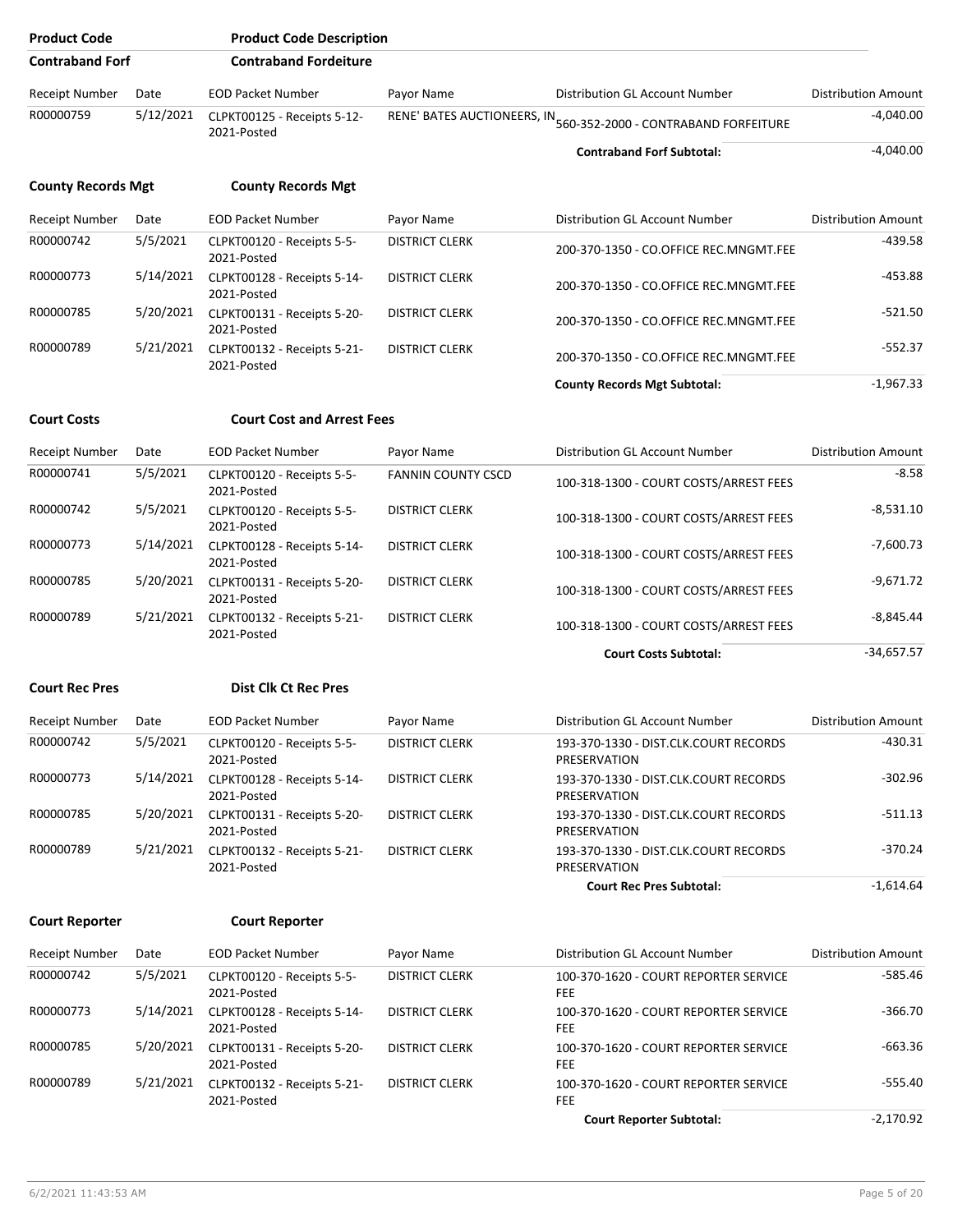| <b>Product Code</b>         |           | <b>Product Code Description</b>            |                        |                                                                  |                            |
|-----------------------------|-----------|--------------------------------------------|------------------------|------------------------------------------------------------------|----------------------------|
| <b>Courthouse Restorati</b> |           | <b>THC CH Restoration</b>                  |                        |                                                                  |                            |
| <b>Receipt Number</b>       | Date      | <b>EOD Packet Number</b>                   | Payor Name             | Distribution GL Account Number                                   | <b>Distribution Amount</b> |
| R00000776                   | 5/18/2021 | CLPKT00129 - Receipts 5-18-<br>2021-Posted |                        | TEXAS HISTORICAL COMMISSIC 670-330-5100 - COURTHOUSE RESTORATION | -474,672.76                |
|                             |           |                                            |                        | <b>Courthouse Restorati Subtotal:</b>                            | $-474,672.76$              |
| <b>Courthouse Security</b>  |           | <b>Dist Clk</b>                            |                        |                                                                  |                            |
| <b>Receipt Number</b>       | Date      | <b>EOD Packet Number</b>                   | Payor Name             | Distribution GL Account Number                                   | <b>Distribution Amount</b> |
| R00000742                   | 5/5/2021  | CLPKT00120 - Receipts 5-5-<br>2021-Posted  | <b>DISTRICT CLERK</b>  | 110-340-6500 - DISTRICT CLERK FEES                               | $-287.74$                  |
| R00000773                   | 5/14/2021 | CLPKT00128 - Receipts 5-14-<br>2021-Posted | <b>DISTRICT CLERK</b>  | 110-340-6500 - DISTRICT CLERK FEES                               | $-240.18$                  |
| R00000785                   | 5/20/2021 | CLPKT00131 - Receipts 5-20-<br>2021-Posted | <b>DISTRICT CLERK</b>  | 110-340-6500 - DISTRICT CLERK FEES                               | $-371.44$                  |
| R00000789                   | 5/21/2021 | CLPKT00132 - Receipts 5-21-<br>2021-Posted | <b>DISTRICT CLERK</b>  | 110-340-6500 - DISTRICT CLERK FEES                               | $-286.16$                  |
|                             |           |                                            |                        | <b>Courthouse Security Subtotal:</b>                             | $-1,185.52$                |
| <b>Culvert General</b>      |           | <b>Culvert Permit</b>                      |                        |                                                                  |                            |
| <b>Receipt Number</b>       | Date      | <b>EOD Packet Number</b>                   | Payor Name             | Distribution GL Account Number                                   | <b>Distribution Amount</b> |
| R00000728                   | 5/3/2021  | CLPKT00118 - Receipts 5-3-<br>2021-Posted  | <b>CINDY BENNETT</b>   | 100-370-1420 - CULVERT PERMITTING<br><b>PROCESS</b>              | $-10.00$                   |
| R00000736                   | 5/4/2021  | CLPKT00119 - Receipts 5-4-<br>2021-Posted  | <b>TAMI BEATTY</b>     | 100-370-1420 - CULVERT PERMITTING<br><b>PROCESS</b>              | $-10.00$                   |
| R00000737                   | 5/4/2021  | CLPKT00119 - Receipts 5-4-<br>2021-Posted  | JOHN & EDWINA DAVIDSON | 100-370-1420 - CULVERT PERMITTING<br><b>PROCESS</b>              | $-10.00$                   |
| R00000757                   | 5/12/2021 | CLPKT00125 - Receipts 5-12-<br>2021-Posted | <b>TIMOTHY SCHAUB</b>  | 100-370-1420 - CULVERT PERMITTING<br><b>PROCESS</b>              | $-10.00$                   |
| R00000770                   | 5/14/2021 | CLPKT00128 - Receipts 5-14-<br>2021-Posted | AMANDA ALBERT          | 100-370-1420 - CULVERT PERMITTING<br><b>PROCESS</b>              | $-10.00$                   |
|                             |           |                                            |                        | <b>Culvert General Subtotal:</b>                                 | $-50.00$                   |
| <b>Culvert R&amp;B 1</b>    |           | <b>Culvert Permit</b>                      |                        |                                                                  |                            |
| Receipt Number              | Date      | <b>EOD Packet Number</b>                   | Payor Name             | Distribution GL Account Number                                   | <b>Distribution Amount</b> |
| R00000728                   | 5/3/2021  | CLPKT00118 - Receipts 5-3-<br>2021-Posted  | <b>CINDY BENNETT</b>   | 210-370-1420 - CULVERT PERMITTING<br><b>PROCESS</b>              | $-20.00$                   |
|                             |           |                                            |                        | <b>Culvert R&amp;B 1 Subtotal:</b>                               | $-20.00$                   |
| <b>Culvert R&amp;B 2</b>    |           | <b>Culvert Permit</b>                      |                        |                                                                  |                            |
| Receipt Number              | Date      | <b>EOD Packet Number</b>                   | Payor Name             | <b>Distribution GL Account Number</b>                            | <b>Distribution Amount</b> |
| R00000770                   | 5/14/2021 | CLPKT00128 - Receipts 5-14-<br>2021-Posted | <b>AMANDA ALBERT</b>   | 220-370-1420 - CULVERT PERMITTING<br><b>PROCESS</b>              | $-20.00$                   |
|                             |           |                                            |                        | <b>Culvert R&amp;B 2 Subtotal:</b>                               | $-20.00$                   |
| <b>Culvert R&amp;B 3</b>    |           | <b>Culvert Permit</b>                      |                        |                                                                  |                            |
| Receipt Number              | Date      | <b>EOD Packet Number</b>                   | Payor Name             | Distribution GL Account Number                                   | <b>Distribution Amount</b> |
| R00000736                   | 5/4/2021  | CLPKT00119 - Receipts 5-4-<br>2021-Posted  | <b>TAMI BEATTY</b>     | 230-370-1420 - CULVERT PERMITTING<br><b>PROCESS</b>              | $-20.00$                   |
| R00000757                   | 5/12/2021 | CLPKT00125 - Receipts 5-12-<br>2021-Posted | <b>TIMOTHY SCHAUB</b>  | 230-370-1420 - CULVERT PERMITTING<br><b>PROCESS</b>              | $-20.00$                   |
|                             |           |                                            |                        | <b>Culvert R&amp;B 3 Subtotal:</b>                               | $-40.00$                   |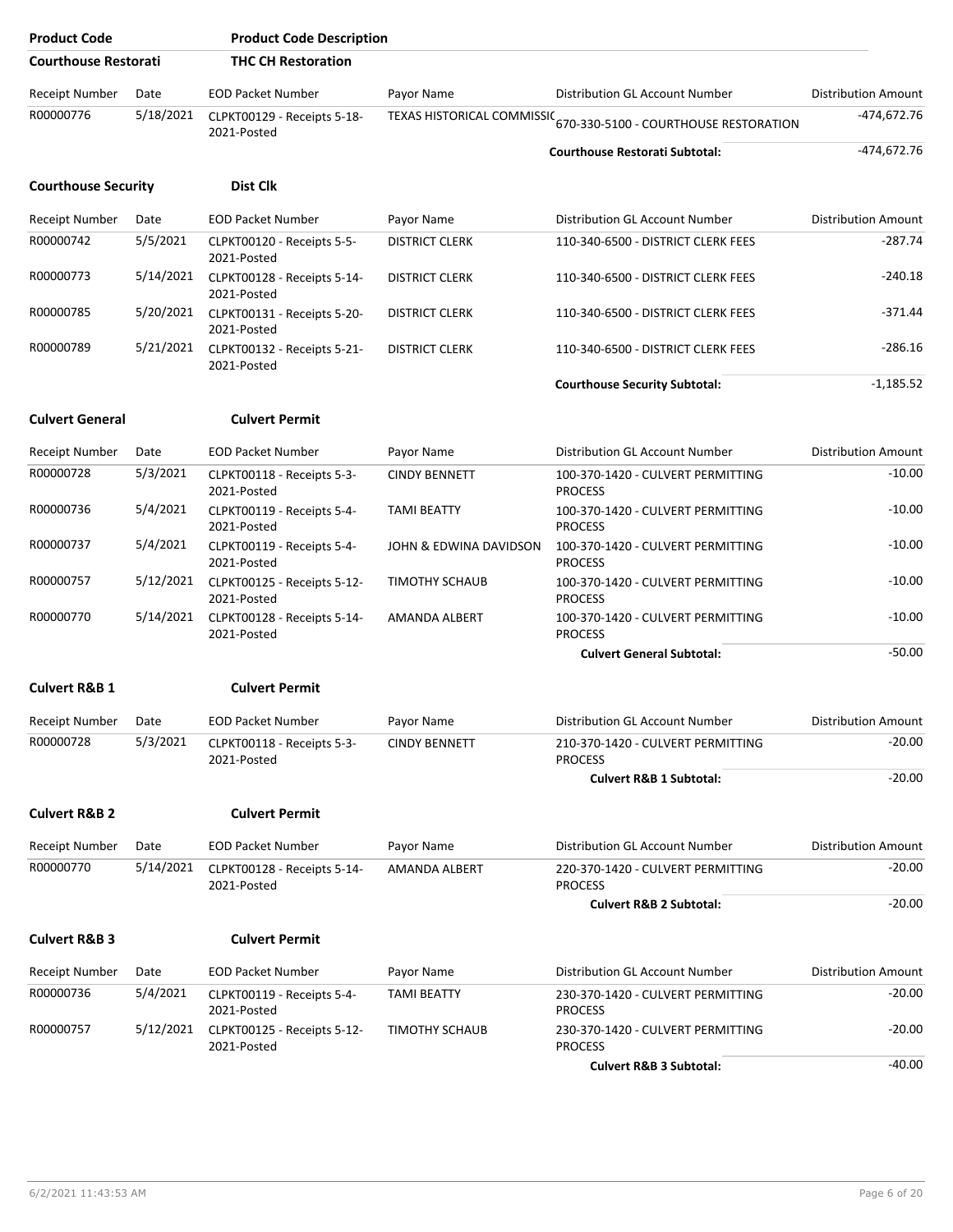| <b>Product Code</b>        |           | <b>Product Code Description</b>            |                           |                                                                     |                            |
|----------------------------|-----------|--------------------------------------------|---------------------------|---------------------------------------------------------------------|----------------------------|
| <b>Culvert R&amp;B4</b>    |           | <b>Culvert Permit</b>                      |                           |                                                                     |                            |
| <b>Receipt Number</b>      | Date      | <b>EOD Packet Number</b>                   | Payor Name                | Distribution GL Account Number                                      | <b>Distribution Amount</b> |
| R00000737                  | 5/4/2021  | CLPKT00119 - Receipts 5-4-<br>2021-Posted  | JOHN & EDWINA DAVIDSON    | 240-370-1420 - CULVERT PERMITTING<br><b>PROCESS</b>                 | $-20.00$                   |
|                            |           |                                            |                           | <b>Culvert R&amp;B4 Subtotal:</b>                                   | $-20.00$                   |
| <b>Current Prop Tax</b>    |           | <b>Flat Amount</b>                         |                           |                                                                     |                            |
| Receipt Number             | Date      | <b>EOD Packet Number</b>                   | Payor Name                | Distribution GL Account Number                                      | <b>Distribution Amount</b> |
| R00000750                  | 5/7/2021  | CLPKT00122 - Receipts 5-7-<br>2021-Posted  | APPRAISAL DISTRICT        | 600-310-1100 - CURRENT TAXES                                        | $-3,133.43$                |
| R00000769                  | 5/14/2021 | CLPKT00128 - Receipts 5-14-<br>2021-Posted | APPRAISAL DISTRICT        | 600-310-1100 - CURRENT TAXES                                        | $-5,205.02$                |
| R00000788                  | 5/21/2021 | CLPKT00132 - Receipts 5-21-<br>2021-Posted | <b>APPRAISAL DISTRICT</b> | 600-310-1100 - CURRENT TAXES                                        | $-3,287.51$                |
| R00000808                  | 5/28/2021 | CLPKT00137 - Receipts 5-28-<br>2021-Posted | <b>APPRAISAL DISTRICT</b> | 600-310-1100 - CURRENT TAXES                                        | $-2,760.78$                |
|                            |           |                                            |                           | <b>Current Prop Tax Subtotal:</b>                                   | $-14,386.74$               |
| <b>Current Prop Taxes</b>  |           | <b>Current Prop Taxes</b>                  |                           |                                                                     |                            |
| Receipt Number             | Date      | <b>EOD Packet Number</b>                   | Payor Name                | Distribution GL Account Number                                      | <b>Distribution Amount</b> |
| R00000750                  | 5/7/2021  | CLPKT00122 - Receipts 5-7-                 | <b>APPRAISAL DISTRICT</b> | 100-310-1100 - CURRENT TAXES                                        | $-21,924.91$               |
|                            |           | 2021-Posted                                |                           | 210-310-1100 - CURRENT TAXES                                        | $-1,260.12$                |
|                            |           |                                            |                           | 220-310-1100 - CURRENT TAXES                                        | $-1,468.13$                |
|                            |           |                                            |                           | 230-310-1100 - CURRENT TAXES                                        | $-2,202.05$                |
|                            |           |                                            |                           | 240-310-1100 - CURRENT TAXES                                        | $-1,253.66$                |
| R00000769                  | 5/14/2021 | CLPKT00128 - Receipts 5-14-                | APPRAISAL DISTRICT        | 100-310-1100 - CURRENT TAXES                                        | $-38,117.03$               |
|                            |           | 2021-Posted                                |                           | 210-310-1100 - CURRENT TAXES                                        | $-2,190.75$                |
|                            |           |                                            |                           | 220-310-1100 - CURRENT TAXES                                        | $-2,552.37$                |
|                            |           |                                            |                           | 230-310-1100 - CURRENT TAXES                                        | $-3,828.32$                |
|                            |           |                                            |                           |                                                                     | $-2,179.51$                |
| R00000788                  | 5/21/2021 |                                            | <b>APPRAISAL DISTRICT</b> | 240-310-1100 - CURRENT TAXES                                        | $-24,087.60$               |
|                            |           | CLPKT00132 - Receipts 5-21-<br>2021-Posted |                           | 100-310-1100 - CURRENT TAXES                                        | $-1,384.42$                |
|                            |           |                                            |                           | 210-310-1100 - CURRENT TAXES                                        | $-1,612.94$                |
|                            |           |                                            |                           | 220-310-1100 - CURRENT TAXES                                        | $-2,419.26$                |
|                            |           |                                            |                           | 230-310-1100 - CURRENT TAXES                                        | $-1,377.32$                |
| R00000808                  | 5/28/2021 |                                            |                           | 240-310-1100 - CURRENT TAXES                                        | $-20,202.17$               |
|                            |           | CLPKT00137 - Receipts 5-28-<br>2021-Posted | APPRAISAL DISTRICT        | 100-310-1100 - CURRENT TAXES                                        | $-1,161.11$                |
|                            |           |                                            |                           | 210-310-1100 - CURRENT TAXES                                        |                            |
|                            |           |                                            |                           | 220-310-1100 - CURRENT TAXES                                        | $-1,352.77$                |
|                            |           |                                            |                           | 230-310-1100 - CURRENT TAXES                                        | $-2,029.02$<br>$-1,155.15$ |
|                            |           |                                            |                           | 240-310-1100 - CURRENT TAXES<br><b>Current Prop Taxes Subtotal:</b> | $-133,758.61$              |
|                            |           |                                            |                           |                                                                     |                            |
| DA Salary Reimb            |           | DA Salary Reimb                            |                           |                                                                     |                            |
| <b>Receipt Number</b>      | Date      | <b>EOD Packet Number</b>                   | Payor Name                | Distribution GL Account Number                                      | <b>Distribution Amount</b> |
| R00000798                  | 5/26/2021 | CLPKT00136 - Receipts 5-26-<br>2021-Posted |                           | COMPTROLLER - JUDICIARY SE(100-370-1430 - D.A.SALARY REIMB.         | $-9,166.66$                |
|                            |           |                                            |                           | DA Salary Reimb Subtotal:                                           | $-9,166.66$                |
| <b>Delinquent Prop Tax</b> |           | <b>Flat Amount</b>                         |                           |                                                                     |                            |
| Receipt Number             | Date      | <b>EOD Packet Number</b>                   | Payor Name                | Distribution GL Account Number                                      | <b>Distribution Amount</b> |
| R00000750                  | 5/7/2021  | CLPKT00122 - Receipts 5-7-<br>2021-Posted  | APPRAISAL DISTRICT        | 600-310-1200 - DELINQUENT TAXES                                     | -445.05                    |
| R00000769                  | 5/14/2021 | CLPKT00128 - Receipts 5-14-<br>2021-Posted | APPRAISAL DISTRICT        | 600-310-1200 - DELINQUENT TAXES                                     | -213.95                    |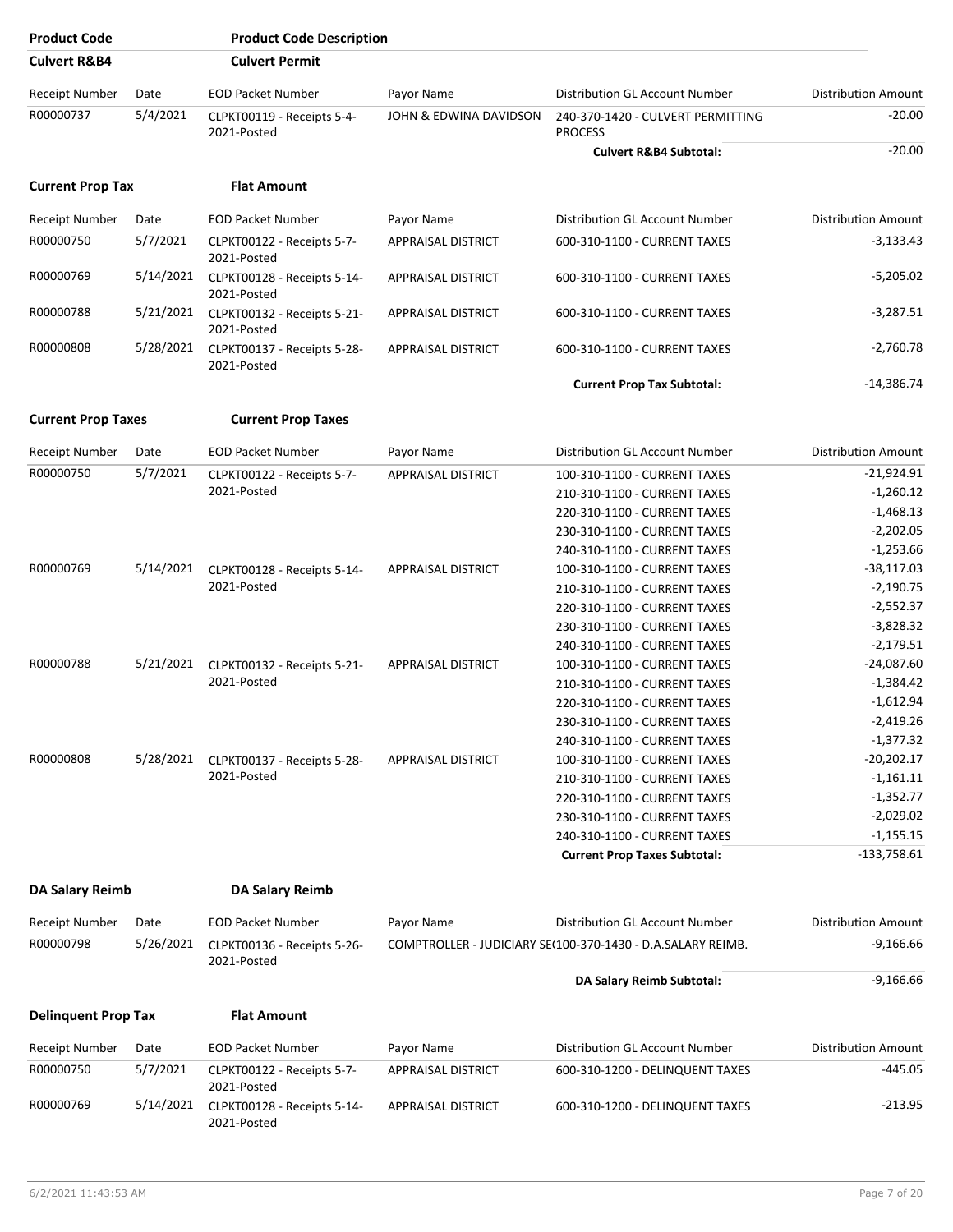| <b>Product Code</b>         |           | <b>Product Code Description</b>            |                           |                                                                  |                            |
|-----------------------------|-----------|--------------------------------------------|---------------------------|------------------------------------------------------------------|----------------------------|
| R00000788                   | 5/21/2021 | CLPKT00132 - Receipts 5-21-<br>2021-Posted | <b>APPRAISAL DISTRICT</b> | 600-310-1200 - DELINQUENT TAXES                                  | $-7,235.40$                |
| R00000788                   | 5/21/2021 | CLPKT00132 - Receipts 5-21-<br>2021-Posted | APPRAISAL DISTRICT        | 600-310-1200 - DELINQUENT TAXES                                  | -436.53                    |
| R00000808                   | 5/28/2021 | CLPKT00137 - Receipts 5-28-<br>2021-Posted | APPRAISAL DISTRICT        | 600-310-1200 - DELINQUENT TAXES                                  | $-260.13$                  |
|                             |           |                                            |                           | <b>Delinquent Prop Tax Subtotal:</b>                             | $-8,591.06$                |
| <b>Delinquent Prop Taxe</b> |           | <b>Delinguent Prop Taxes</b>               |                           |                                                                  |                            |
| <b>Receipt Number</b>       | Date      | <b>EOD Packet Number</b>                   | Payor Name                | Distribution GL Account Number                                   | <b>Distribution Amount</b> |
| R00000750                   | 5/7/2021  | CLPKT00122 - Receipts 5-7-                 | <b>APPRAISAL DISTRICT</b> | 100-310-1200 - DELINQUENT TAXES                                  | $-7,793.59$                |
|                             |           | 2021-Posted                                |                           | 210-310-1200 - DELINQUENT TAXES                                  | $-447.93$                  |
|                             |           |                                            |                           | 220-310-1200 - DELINQUENT TAXES                                  | $-521.87$                  |
|                             |           |                                            |                           | 230-310-1200 - DELINQUENT TAXES                                  | $-782.76$                  |
|                             |           |                                            |                           | 240-310-1200 - DELINQUENT TAXES                                  | $-445.63$                  |
| R00000769                   | 5/14/2021 | CLPKT00128 - Receipts 5-14-                | APPRAISAL DISTRICT        | 100-310-1200 - DELINQUENT TAXES                                  | $-4,046.88$                |
|                             |           | 2021-Posted                                |                           | 210-310-1200 - DELINQUENT TAXES                                  | $-232.59$                  |
|                             |           |                                            |                           | 220-310-1200 - DELINQUENT TAXES                                  | $-270.98$                  |
|                             |           |                                            |                           | 230-310-1200 - DELINQUENT TAXES                                  | $-406.45$                  |
|                             |           |                                            |                           | 240-310-1200 - DELINQUENT TAXES                                  | $-231.40$                  |
| R00000808                   | 5/28/2021 | CLPKT00137 - Receipts 5-28-                | <b>APPRAISAL DISTRICT</b> | 100-310-1200 - DELINQUENT TAXES                                  | -4,126.45                  |
|                             |           | 2021-Posted                                |                           | 210-310-1200 - DELINQUENT TAXES                                  | $-237.17$                  |
|                             |           |                                            |                           | 220-310-1200 - DELINQUENT TAXES                                  | $-276.31$                  |
|                             |           |                                            |                           | 230-310-1200 - DELINQUENT TAXES                                  | $-414.44$                  |
|                             |           |                                            |                           | 240-310-1200 - DELINQUENT TAXES                                  | $-235.95$                  |
|                             |           |                                            |                           | <b>Delinquent Prop Taxe Subtotal:</b>                            | $-20,470.40$               |
|                             |           |                                            |                           |                                                                  |                            |
| <b>Deposit Fee</b>          |           | <b>Lake Fannin Deposit</b>                 |                           |                                                                  |                            |
| <b>Receipt Number</b>       | Date      | <b>EOD Packet Number</b>                   | Payor Name                | Distribution GL Account Number                                   | <b>Distribution Amount</b> |
| R00000782                   | 5/19/2021 | CLPKT00130 - Receipts 5-19-<br>2021-Posted | KAYLEA RAE SANDERSON      | 850-370-1860 - DEPOSIT FEE                                       | $-150.00$                  |
| R00000804                   | 5/28/2021 | CLPKT00137 - Receipts 5-28-<br>2021-Posted | CHRISTINE L. LIPSCOMB     | 850-370-1860 - DEPOSIT FEE                                       | $-150.00$                  |
| R00000805                   | 5/28/2021 | CLPKT00137 - Receipts 5-28-<br>2021-Posted | <b>KATLIN DAVIS</b>       | 850-370-1860 - DEPOSIT FEE                                       | $-150.00$                  |
|                             |           |                                            |                           | <b>Deposit Fee Subtotal:</b>                                     | $-450.00$                  |
| <b>Dist Attny Fees</b>      |           | <b>Dist Attny Fees</b>                     |                           |                                                                  |                            |
| Receipt Number              | Date      | <b>EOD Packet Number</b>                   | Payor Name                | Distribution GL Account Number                                   | <b>Distribution Amount</b> |
| R00000727                   | 5/3/2021  | CLPKT00118 - Receipts 5-3-<br>2021-Posted  |                           | DISTRICT ATTORNEY TRUST FU 100-340-4750 - DISTRICT ATTORNEY FEES | $-6.00$                    |
|                             |           |                                            |                           | <b>Dist Attny Fees Subtotal:</b>                                 | $-6.00$                    |
| Dist Clk Fines & Fee        |           | Dist Clk Fines & Fee                       |                           |                                                                  |                            |
|                             | Date      | <b>EOD Packet Number</b>                   | Payor Name                | Distribution GL Account Number                                   | <b>Distribution Amount</b> |
| <b>Receipt Number</b>       |           |                                            |                           |                                                                  |                            |
| R00000742                   | 5/5/2021  | CLPKT00120 - Receipts 5-5-<br>2021-Posted  | <b>DISTRICT CLERK</b>     | 100-340-4500 - DISTRICT CLERK FEES                               | $-5,368.15$                |
| R00000773                   | 5/14/2021 | CLPKT00128 - Receipts 5-14-<br>2021-Posted | <b>DISTRICT CLERK</b>     | 100-340-4500 - DISTRICT CLERK FEES                               | $-4,655.75$                |
| R00000785                   | 5/20/2021 | CLPKT00131 - Receipts 5-20-<br>2021-Posted | <b>DISTRICT CLERK</b>     | 100-340-4500 - DISTRICT CLERK FEES                               | $-8,672.54$                |
| R00000789                   | 5/21/2021 | CLPKT00132 - Receipts 5-21-<br>2021-Posted | <b>DISTRICT CLERK</b>     | 100-340-4500 - DISTRICT CLERK FEES                               | $-6,675.72$                |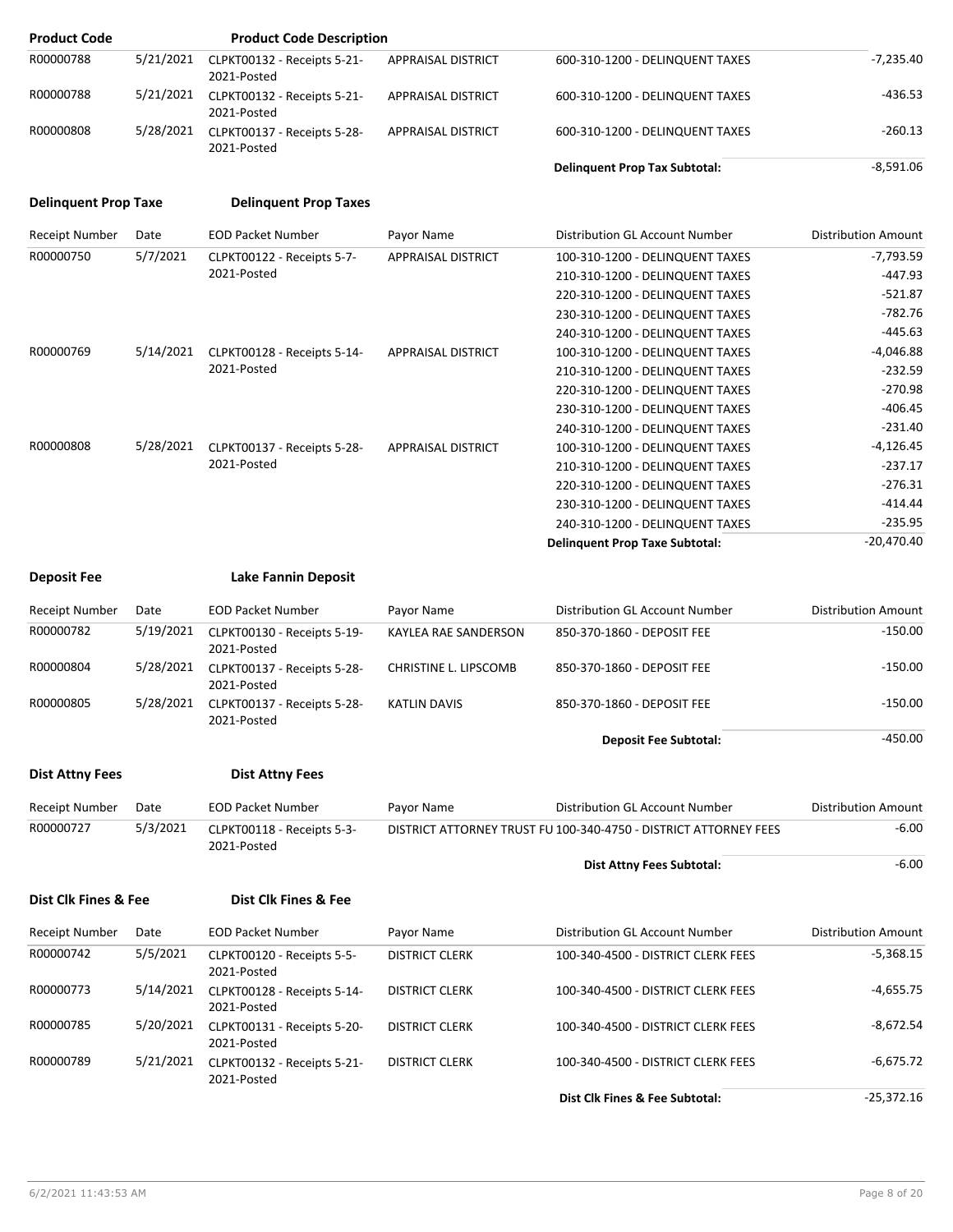| <b>Product Code</b>       |           | <b>Product Code Description</b>                            |                        |                                                                            |                            |
|---------------------------|-----------|------------------------------------------------------------|------------------------|----------------------------------------------------------------------------|----------------------------|
| <b>Donations</b>          |           | <b>Lake Fannin Donations</b>                               |                        |                                                                            |                            |
| Receipt Number            | Date      | <b>EOD Packet Number</b>                                   | Payor Name             | Distribution GL Account Number                                             | <b>Distribution Amount</b> |
| R00000732                 | 5/3/2021  | CLPKT00118 - Receipts 5-3-<br>2021-Posted                  | LAKE FANNIN VOLUNTEERS | 850-370-1500 - DONATIONS                                                   | $-31.00$                   |
| R00000733                 | 5/3/2021  | CLPKT00118 - Receipts 5-3-<br>2021-Posted                  | <b>EMILY PORTER</b>    | 850-370-1500 - DONATIONS                                                   | $-100.00$                  |
| R00000771                 | 5/14/2021 | CLPKT00128 - Receipts 5-14-<br>2021-Posted                 | LAKE FANNIN VOLUNTEERS | 850-370-1500 - DONATIONS                                                   | $-25.00$                   |
|                           |           |                                                            |                        | <b>Donations Subtotal:</b>                                                 | $-156.00$                  |
| <b>Drug Court</b>         |           | Dist Clk Drug Ct                                           |                        |                                                                            |                            |
| <b>Receipt Number</b>     | Date      | <b>EOD Packet Number</b>                                   | Payor Name             | Distribution GL Account Number                                             | <b>Distribution Amount</b> |
| R00000742                 | 5/5/2021  | CLPKT00120 - Receipts 5-5-<br>2021-Posted                  | <b>DISTRICT CLERK</b>  | 590-370-4250 - DRUG COURT FEE                                              | $-150.74$                  |
| R00000773                 | 5/14/2021 | CLPKT00128 - Receipts 5-14-<br>2021-Posted                 | <b>DISTRICT CLERK</b>  | 590-370-4250 - DRUG COURT FEE                                              | $-283.89$                  |
| R00000785                 | 5/20/2021 | CLPKT00131 - Receipts 5-20-<br>2021-Posted                 | <b>DISTRICT CLERK</b>  | 590-370-4250 - DRUG COURT FEE                                              | $-169.25$                  |
| R00000789                 | 5/21/2021 | CLPKT00132 - Receipts 5-21-<br>2021-Posted                 | <b>DISTRICT CLERK</b>  | 590-370-4250 - DRUG COURT FEE                                              | $-267.64$                  |
|                           |           |                                                            |                        | Drug Court Subtotal:                                                       | $-871.52$                  |
| <b>Family Protection</b>  |           | <b>Family Protection</b>                                   |                        |                                                                            |                            |
| Receipt Number            | Date      | <b>EOD Packet Number</b>                                   | Payor Name             | Distribution GL Account Number                                             | Distribution Amount        |
| R00000742                 | 5/5/2021  | CLPKT00120 - Receipts 5-5-<br>2021-Posted                  | <b>DISTRICT CLERK</b>  | 100-340-1350 - FAMILY PROTECTION FEE                                       | $-195.46$                  |
| R00000773                 | 5/14/2021 | CLPKT00128 - Receipts 5-14-<br>2021-Posted                 | <b>DISTRICT CLERK</b>  | 100-340-1350 - FAMILY PROTECTION FEE                                       | $-184.58$                  |
| R00000785                 | 5/20/2021 | CLPKT00131 - Receipts 5-20-<br>2021-Posted                 | <b>DISTRICT CLERK</b>  | 100-340-1350 - FAMILY PROTECTION FEE                                       | $-300.42$                  |
| R00000789                 | 5/21/2021 | CLPKT00132 - Receipts 5-21-<br>2021-Posted                 | <b>DISTRICT CLERK</b>  | 100-340-1350 - FAMILY PROTECTION FEE                                       | $-240.36$                  |
|                           |           |                                                            |                        | <b>Family Protection Subtotal:</b>                                         | $-920.82$                  |
| <b>Federal Forfeiture</b> |           | <b>Sheriff's Federal Forfeiture</b>                        |                        |                                                                            |                            |
| Receipt Number            | Date      | <b>EOD Packet Number</b>                                   | Payor Name             | Distribution GL Account Number                                             | <b>Distribution Amount</b> |
| R00000774                 | 5/17/2021 | CLPKT00127 - Receipts 5-17-<br>2021 posted 4-9-2021-Posted |                        | DEPARTMENT OF THE TREASUI560-355-5600 - FEDERAL FORFEITURE<br><b>FUNDS</b> | $-1,586.65$                |
|                           |           |                                                            |                        | <b>Federal Forfeiture Subtotal:</b>                                        | $-1,586.65$                |
| <b>Fines Dist Clk</b>     |           | Road & Bridge                                              |                        |                                                                            |                            |
| <b>Receipt Number</b>     | Date      | <b>EOD Packet Number</b>                                   | Payor Name             | Distribution GL Account Number                                             | <b>Distribution Amount</b> |
| R00000742                 | 5/5/2021  | CLPKT00120 - Receipts 5-5-                                 | <b>DISTRICT CLERK</b>  | 210-350-4500 - DISTRICT CLERK FINES                                        | $-651.02$                  |
|                           |           | 2021-Posted                                                |                        | 220-350-4500 - DISTRICT CLERK FINES                                        | $-758.35$                  |
|                           |           |                                                            |                        | 230-350-4500 - DISTRICT CLERK FINES                                        | $-1,137.53$                |
|                           |           |                                                            |                        | 240-350-4500 - DISTRICT CLERK FINES                                        | $-647.50$                  |
| R00000773                 | 5/14/2021 | CLPKT00128 - Receipts 5-14-                                | <b>DISTRICT CLERK</b>  | 210-350-4500 - DISTRICT CLERK FINES                                        | $-941.48$                  |
|                           |           | 2021-Posted                                                |                        | 220-350-4500 - DISTRICT CLERK FINES                                        | $-1,096.71$                |
|                           |           |                                                            |                        | 230-350-4500 - DISTRICT CLERK FINES                                        | $-1,645.06$                |
|                           |           |                                                            |                        | 240-350-4500 - DISTRICT CLERK FINES                                        | $-936.41$                  |
| R00000785                 | 5/20/2021 | CLPKT00131 - Receipts 5-20-                                | <b>DISTRICT CLERK</b>  | 210-350-4500 - DISTRICT CLERK FINES                                        | $-675.03$                  |
|                           |           | 2021-Posted                                                |                        | 220-350-4500 - DISTRICT CLERK FINES                                        | -786.32                    |
|                           |           |                                                            |                        | 230-350-4500 - DISTRICT CLERK FINES                                        | $-1,179.48$                |
|                           |           |                                                            |                        | 240-350-4500 - DISTRICT CLERK FINES                                        | $-671.39$                  |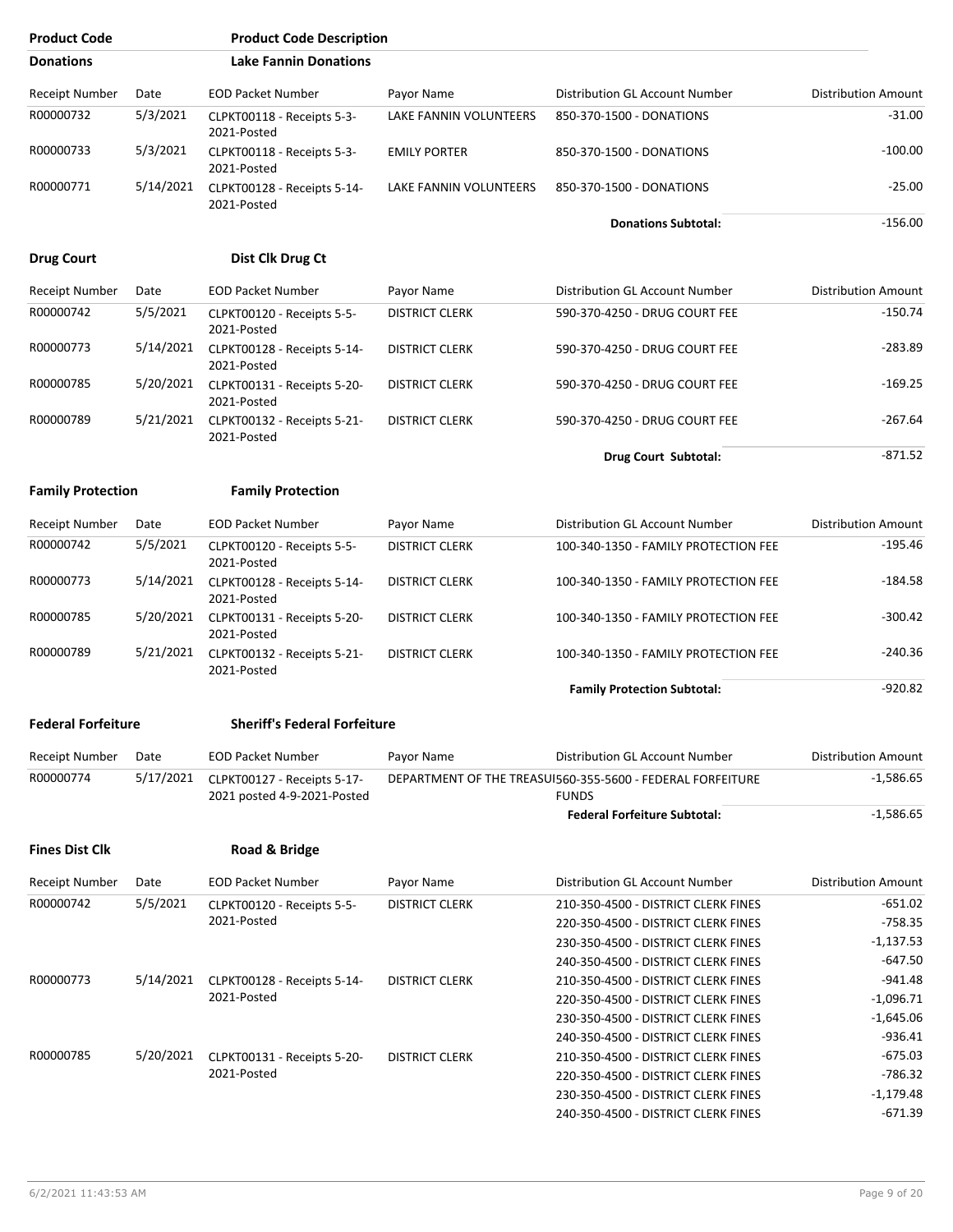| <b>Product Code</b>         |           | <b>Product Code Description</b>            |                           |                                                                 |                            |
|-----------------------------|-----------|--------------------------------------------|---------------------------|-----------------------------------------------------------------|----------------------------|
| R00000789                   | 5/21/2021 | CLPKT00132 - Receipts 5-21-                | <b>DISTRICT CLERK</b>     | 210-350-4500 - DISTRICT CLERK FINES                             | $-1,747.15$                |
|                             |           | 2021-Posted                                |                           | 220-350-4500 - DISTRICT CLERK FINES                             | $-2,035.19$                |
|                             |           |                                            |                           | 230-350-4500 - DISTRICT CLERK FINES                             | $-3,052.78$                |
|                             |           |                                            |                           | 240-350-4500 - DISTRICT CLERK FINES                             | $-1,737.71$                |
|                             |           |                                            |                           | <b>Fines Dist Clk Subtotal:</b>                                 | $-19,699.11$               |
| <b>Flood Plain</b>          |           | <b>Flood Plain Fees</b>                    |                           |                                                                 |                            |
|                             |           |                                            |                           |                                                                 |                            |
| <b>Receipt Number</b>       | Date      | <b>EOD Packet Number</b>                   | Payor Name                | Distribution GL Account Number                                  | <b>Distribution Amount</b> |
| R00000784                   | 5/19/2021 | CLPKT00130 - Receipts 5-19-<br>2021-Posted | <b>JONI BREWER</b>        | 100-340-6540 - FLOOD PLAIN FEES                                 | $-30.00$                   |
|                             |           |                                            |                           | <b>Flood Plain Subtotal:</b>                                    | $-30.00$                   |
| <b>Gross Weight Axle</b>    |           | <b>Gross Weight Axle</b>                   |                           |                                                                 |                            |
| <b>Receipt Number</b>       | Date      | <b>EOD Packet Number</b>                   | Payor Name                | Distribution GL Account Number                                  | <b>Distribution Amount</b> |
| R00000797                   | 5/26/2021 | CLPKT00136 - Receipts 5-26-                | <b>COMPTROLLER</b>        | 210-370-1250 - TDT WEIGHT FEES                                  | $-9,193.61$                |
|                             |           | 2021-Posted                                |                           | 220-370-1250 - TDT WEIGHT FEES                                  | $-10,709.35$               |
|                             |           |                                            |                           | 230-370-1250 - TDT WEIGHT FEES                                  | $-16,064.02$               |
|                             |           |                                            |                           | 240-370-1250 - TDT WEIGHT FEES                                  | $-9,144.00$                |
|                             |           |                                            |                           | <b>Gross Weight Axle Subtotal:</b>                              | $-45,110.98$               |
|                             |           |                                            |                           |                                                                 |                            |
| <b>Jail Pay Phone Commi</b> |           | Jail Pay Phone Commi                       |                           |                                                                 |                            |
| <b>Receipt Number</b>       | Date      | <b>EOD Packet Number</b>                   | Payor Name                | Distribution GL Account Number                                  | <b>Distribution Amount</b> |
| R00000743                   | 5/5/2021  | CLPKT00120 - Receipts 5-5-<br>2021-Posted  | <b>SECURUS</b>            | 100-319-4200 - JAIL PAY PHONE<br><b>COMMISSION</b>              | $-32,724.36$               |
|                             |           |                                            |                           | Jail Pay Phone Commi Subtotal:                                  | $-32,724.36$               |
| <b>Juror Reimb</b>          |           | <b>Juror Reimbursement</b>                 |                           |                                                                 |                            |
| <b>Receipt Number</b>       | Date      | <b>EOD Packet Number</b>                   | Payor Name                | Distribution GL Account Number                                  | <b>Distribution Amount</b> |
| R00000772                   | 5/14/2021 | CLPKT00128 - Receipts 5-14-                |                           | COMPTROLLER - JUDICIARY SE(100-370-1390 - STATE JUROR REIMB.FEE | $-714.00$                  |
|                             |           | 2021-Posted                                |                           |                                                                 |                            |
|                             |           |                                            |                           | <b>Juror Reimb Subtotal:</b>                                    | $-714.00$                  |
| Juv Prob Fees               |           | <b>Juv Prob Fees</b>                       |                           |                                                                 |                            |
| Receipt Number              | Date      | <b>EOD Packet Number</b>                   | Payor Name                | Distribution GL Account Number                                  | <b>Distribution Amount</b> |
| R00000794                   | 5/25/2021 | CLPKT00135 - Receipts 5-25-<br>2021-Posted | <b>JUVENILE PROBATION</b> | 891-340-5750 - JUVENILE PROBATION FEES                          | $-30.00$                   |
| R00000795                   | 5/25/2021 | CLPKT00135 - Receipts 5-25-<br>2021-Posted | <b>JUVENILE PROBATION</b> | 891-340-5750 - JUVENILE PROBATION FEES                          | $-60.00$                   |
| R00000806                   | 5/28/2021 | CLPKT00137 - Receipts 5-28-<br>2021-Posted | <b>JUVENILE PROBATION</b> | 891-340-5750 - JUVENILE PROBATION FEES                          | $-20.00$                   |
|                             |           |                                            |                           | <b>Juv Prob Fees Subtotal:</b>                                  | $-110.00$                  |
| Juv Prob Reimb of Ex        |           | <b>Juv Prob Reimb of Expenses</b>          |                           |                                                                 |                            |
| Receipt Number              | Date      | <b>EOD Packet Number</b>                   | Payor Name                | Distribution GL Account Number                                  | <b>Distribution Amount</b> |
| R00000751                   | 5/10/2021 | CLPKT00123 - Receipts 5-10-                | <b>JUVENILE PROBATION</b> | 891-340-5790 - REIMBURSEMENT OF                                 | -44.78                     |
|                             |           | 2021-Posted                                |                           | <b>EXPENSES</b><br><b>Juv Prob Reimb of Ex Subtotal:</b>        | -44.78                     |
|                             |           |                                            |                           |                                                                 |                            |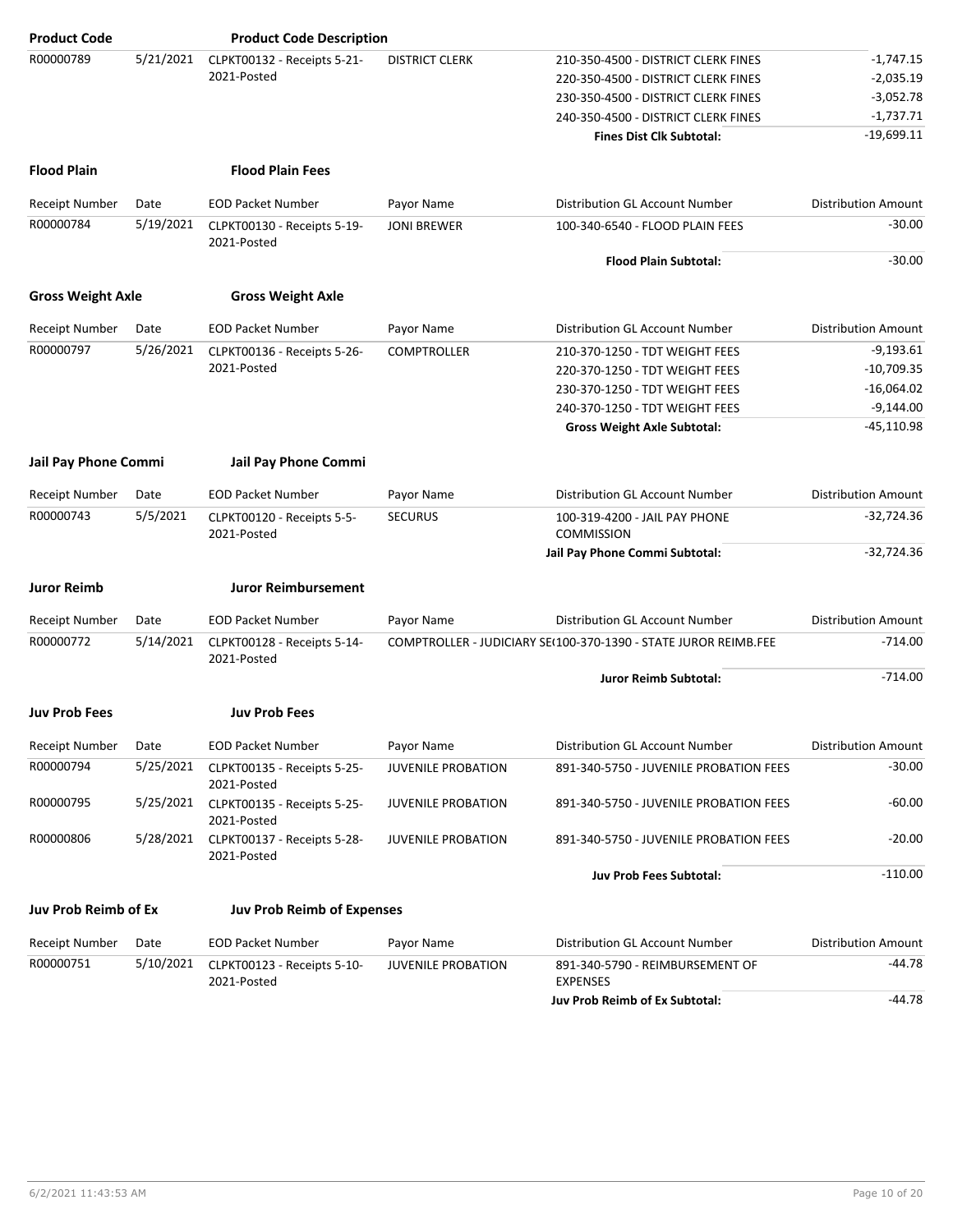| <b>Product Code</b>      |           | <b>Product Code Description</b>            |                          |                                                                  |                            |
|--------------------------|-----------|--------------------------------------------|--------------------------|------------------------------------------------------------------|----------------------------|
| <b>KFYN</b>              |           | <b>KFYN Radio Tower Rent</b>               |                          |                                                                  |                            |
| Receipt Number           | Date      | <b>EOD Packet Number</b>                   | Payor Name               | Distribution GL Account Number                                   | <b>Distribution Amount</b> |
| R00000775                | 5/18/2021 | CLPKT00129 - Receipts 5-18-                | VISION MEDIA GROUP, INC. | 100-370-1000 - KFYN-RADIO TOWER RENT                             | $-200.00$                  |
|                          |           | 2021-Posted                                |                          | <b>KFYN Subtotal:</b>                                            | $-200.00$                  |
|                          |           |                                            |                          |                                                                  |                            |
| Law Library              |           | <b>District Clerk</b>                      |                          |                                                                  |                            |
| <b>Receipt Number</b>    | Date      | <b>EOD Packet Number</b>                   | Payor Name               | Distribution GL Account Number                                   | <b>Distribution Amount</b> |
| R00000742                | 5/5/2021  | CLPKT00120 - Receipts 5-5-<br>2021-Posted  | <b>DISTRICT CLERK</b>    | 350-340-4500 - DISTRICT CLERK FEES                               | $-1,366.08$                |
| R00000773                | 5/14/2021 | CLPKT00128 - Receipts 5-14-<br>2021-Posted | <b>DISTRICT CLERK</b>    | 350-340-4500 - DISTRICT CLERK FEES                               | $-855.61$                  |
| R00000785                | 5/20/2021 | CLPKT00131 - Receipts 5-20-<br>2021-Posted | <b>DISTRICT CLERK</b>    | 350-340-4500 - DISTRICT CLERK FEES                               | -1,547.83                  |
| R00000789                | 5/21/2021 | CLPKT00132 - Receipts 5-21-<br>2021-Posted | <b>DISTRICT CLERK</b>    | 350-340-4500 - DISTRICT CLERK FEES                               | $-1,295.85$                |
|                          |           |                                            |                          | Law Library Subtotal:                                            | $-5,065.37$                |
| <b>Legend Bank 100</b>   |           | <b>Interest</b>                            |                          |                                                                  |                            |
| <b>Receipt Number</b>    | Date      | <b>EOD Packet Number</b>                   | Payor Name               | Distribution GL Account Number                                   | <b>Distribution Amount</b> |
| R00000765<br>5/13/2021   |           | CLPKT00126 - Receipts 5-13-<br>2021-Posted |                          | FANNIN COUNTY ENVIRONMEI100-360-1000 - INTEREST EARNINGS         | $-0.09$                    |
|                          |           |                                            |                          | Legend Bank 100 Subtotal:                                        | $-0.09$                    |
| <b>Local Court Costs</b> |           | <b>Local Court Costs</b>                   |                          |                                                                  |                            |
| <b>Receipt Number</b>    | Date      | <b>EOD Packet Number</b>                   | Payor Name               | Distribution GL Account Number                                   | <b>Distribution Amount</b> |
| R00000742                | 5/5/2021  | CLPKT00120 - Receipts 5-5-<br>2021-Posted  | <b>DISTRICT CLERK</b>    | 100-318-1280 - LOCAL FINES AND<br>REIMBURSEMENTS                 | $-333.59$                  |
| R00000773                | 5/14/2021 | CLPKT00128 - Receipts 5-14-<br>2021-Posted | <b>DISTRICT CLERK</b>    | 100-318-1280 - LOCAL FINES AND<br>REIMBURSEMENTS                 | $-404.86$                  |
| R00000785                | 5/20/2021 | CLPKT00131 - Receipts 5-20-<br>2021-Posted | <b>DISTRICT CLERK</b>    | 100-318-1280 - LOCAL FINES AND<br>REIMBURSEMENTS                 | $-634.40$                  |
| R00000789                | 5/21/2021 | CLPKT00132 - Receipts 5-21-<br>2021-Posted | <b>DISTRICT CLERK</b>    | 100-318-1280 - LOCAL FINES AND<br>REIMBURSEMENTS                 | $-1,172.87$                |
|                          |           |                                            |                          | <b>Local Court Costs Subtotal:</b>                               | $-2,545.72$                |
| Longevity                |           | <b>Longevity Asst DA</b>                   |                          |                                                                  |                            |
| <b>Receipt Number</b>    | Date      | <b>EOD Packet Number</b>                   | Payor Name               | <b>Distribution GL Account Number</b>                            | <b>Distribution Amount</b> |
| R00000734                | 5/4/2021  | CLPKT00119 - Receipts 5-4-<br>2021-Posted  |                          | COMPTROLLER - JUDICIARY SE(100-370-1510 - ASST. DA LONGEVITY PAY | $-1,440.00$                |
|                          |           |                                            |                          | <b>Longevity Subtotal:</b>                                       | $-1,440.00$                |
| <b>Mixed Bev Gross</b>   |           | <b>Tax on Mixed Drinks</b>                 |                          |                                                                  |                            |
| <b>Receipt Number</b>    | Date      | <b>EOD Packet Number</b>                   | Payor Name               | Distribution GL Account Number                                   | <b>Distribution Amount</b> |
| R00000787                | 5/21/2021 | CLPKT00132 - Receipts 5-21-                | <b>COMPTROLLER</b>       | 100-318-1400 - TAX ON MIXED DRINKS                               | $-1,285.60$                |
|                          |           | 2021-Posted                                |                          | <b>Mixed Bev Gross Subtotal:</b>                                 | $-1,285.60$                |
| <b>Mixed Bev Sales</b>   |           | <b>Tax Of Mixed Drinks</b>                 |                          |                                                                  |                            |
| <b>Receipt Number</b>    | Date      | <b>EOD Packet Number</b>                   | Payor Name               | Distribution GL Account Number                                   | <b>Distribution Amount</b> |
| R00000787                | 5/21/2021 | CLPKT00132 - Receipts 5-21-<br>2021-Posted | <b>COMPTROLLER</b>       | 100-318-1400 - TAX ON MIXED DRINKS                               | $-1,538.87$                |
|                          |           |                                            |                          | <b>Mixed Bev Sales Subtotal:</b>                                 | $-1,538.87$                |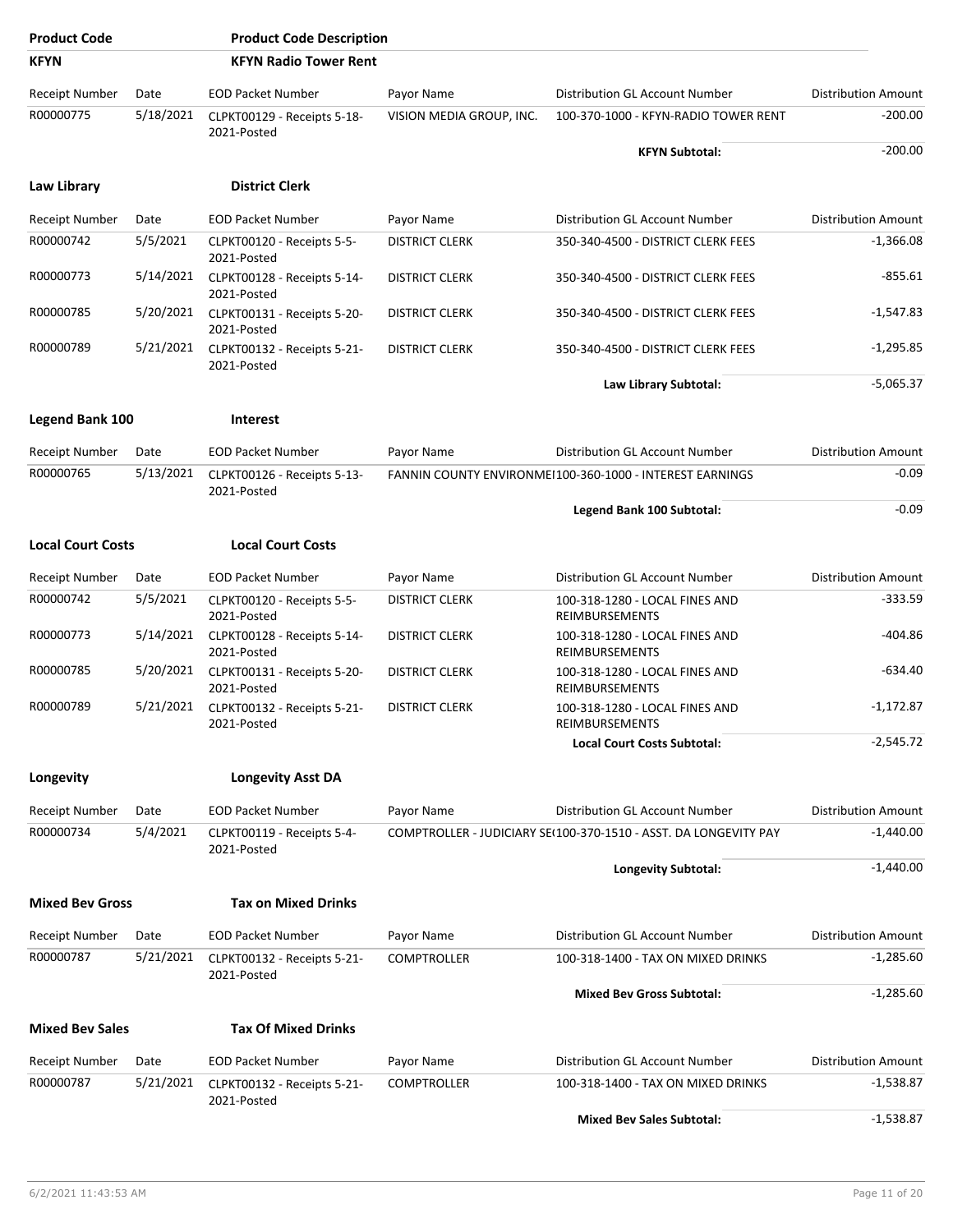| <b>Product Code</b>         |           | <b>Product Code Description</b>            |                                                   |                                                          |                            |
|-----------------------------|-----------|--------------------------------------------|---------------------------------------------------|----------------------------------------------------------|----------------------------|
| <b>Passport Photos</b>      |           | <b>Passport Photos</b>                     |                                                   |                                                          |                            |
| <b>Receipt Number</b>       | Date      | <b>EOD Packet Number</b>                   | Payor Name                                        | Distribution GL Account Number                           | <b>Distribution Amount</b> |
| R00000742                   | 5/5/2021  | CLPKT00120 - Receipts 5-5-<br>2021-Posted  | <b>DISTRICT CLERK</b>                             | 100-370-4500 - DIST. CLK. PASSPORT PHOTO                 | $-30.00$                   |
| R00000785                   | 5/20/2021 | CLPKT00131 - Receipts 5-20-<br>2021-Posted | <b>DISTRICT CLERK</b>                             | 100-370-4500 - DIST. CLK. PASSPORT PHOTO                 | $-10.00$                   |
| R00000789                   | 5/21/2021 | CLPKT00132 - Receipts 5-21-<br>2021-Posted | <b>DISTRICT CLERK</b>                             | 100-370-4500 - DIST. CLK. PASSPORT PHOTO                 | $-20.00$                   |
|                             |           |                                            |                                                   | <b>Passport Photos Subtotal:</b>                         | $-60.00$                   |
| <b>Payment Grasslands</b>   |           | <b>Payment to Grasslands</b>               |                                                   |                                                          |                            |
| <b>Receipt Number</b>       | Date      | <b>EOD Packet Number</b>                   | Payor Name                                        | Distribution GL Account Number                           | <b>Distribution Amount</b> |
| R00000758                   | 5/12/2021 | CLPKT00125 - Receipts 5-12-<br>2021-Posted | U.S. DEPT. OF AGRICULTURE F(                      | 100-318-1200 - PAY N LIEU TAX/GRASSLAND                  | $-280.72$                  |
|                             |           |                                            |                                                   | <b>Payment Grasslands Subtotal:</b>                      | $-280.72$                  |
| <b>Records Archive</b>      |           | <b>District Court</b>                      |                                                   |                                                          |                            |
| <b>Receipt Number</b>       | Date      | <b>EOD Packet Number</b>                   | Payor Name                                        | Distribution GL Account Number                           | <b>Distribution Amount</b> |
| R00000742                   | 5/5/2021  | CLPKT00120 - Receipts 5-5-<br>2021-Posted  | <b>DISTRICT CLERK</b>                             | 191-370-4500 - DISTRICT CT.RECORDS<br><b>ARCHIVE FEE</b> | $-519.09$                  |
| R00000773                   | 5/14/2021 | CLPKT00128 - Receipts 5-14-<br>2021-Posted | <b>DISTRICT CLERK</b>                             | 191-370-4500 - DISTRICT CT.RECORDS<br><b>ARCHIVE FEE</b> | $-384.39$                  |
| R00000785                   | 5/20/2021 | CLPKT00131 - Receipts 5-20-<br>2021-Posted | <b>DISTRICT CLERK</b>                             | 191-370-4500 - DISTRICT CT.RECORDS<br><b>ARCHIVE FEE</b> | $-568.06$                  |
| R00000789                   | 5/21/2021 | CLPKT00132 - Receipts 5-21-<br>2021-Posted | <b>DISTRICT CLERK</b>                             | 191-370-4500 - DISTRICT CT.RECORDS<br><b>ARCHIVE FEE</b> | $-430.65$                  |
|                             |           |                                            |                                                   | <b>Records Archive Subtotal:</b>                         | $-1,902.19$                |
| <b>Records Management</b>   |           | <b>Dist Clerk Rec Mgt</b>                  |                                                   |                                                          |                            |
| Receipt Number              | Date      | <b>EOD Packet Number</b>                   | Payor Name                                        | Distribution GL Account Number                           | <b>Distribution Amount</b> |
| R00000742                   | 5/5/2021  | CLPKT00120 - Receipts 5-5-<br>2021-Posted  | <b>DISTRICT CLERK</b>                             | 190-370-1360 - DST.CLK.PRES.REC.FEE                      | $-311.62$                  |
| R00000773                   | 5/14/2021 | CLPKT00128 - Receipts 5-14-<br>2021-Posted | <b>DISTRICT CLERK</b>                             | 190-370-1360 - DST.CLK.PRES.REC.FEE                      | $-256.02$                  |
| R00000785                   | 5/20/2021 | CLPKT00131 - Receipts 5-20-<br>2021-Posted | <b>DISTRICT CLERK</b>                             | 190-370-1360 - DST.CLK.PRES.REC.FEE                      | $-334.81$                  |
| R00000789                   | 5/21/2021 | CLPKT00132 - Receipts 5-21-<br>2021-Posted | <b>DISTRICT CLERK</b>                             | 190-370-1360 - DST.CLK.PRES.REC.FEE                      | -271.32                    |
|                             |           |                                            |                                                   | <b>Records Management Subtotal:</b>                      | -1,173.77                  |
| <b>Refunds General</b>      |           | <b>Refunds and Miscellaneous</b>           |                                                   |                                                          |                            |
| <b>Receipt Number</b>       | Date      | <b>EOD Packet Number</b>                   | Payor Name                                        | Distribution GL Account Number                           | <b>Distribution Amount</b> |
| R00000740                   | 5/5/2021  | CLPKT00120 - Receipts 5-5-<br>2021-Posted  | TAC - RISK MANAGEMENT POC100-370-1300 - REFUNDS & | <b>MISCELLANEOUS</b>                                     | $-8,464.00$                |
| R00000745                   | 5/5/2021  | CLPKT00120 - Receipts 5-5-<br>2021-Posted  | <b>TAC</b>                                        | 100-370-1300 - REFUNDS &<br><b>MISCELLANEOUS</b>         | $-180.00$                  |
|                             |           |                                            |                                                   | <b>Refunds General Subtotal:</b>                         | $-8,644.00$                |
| <b>Reimb of materials 3</b> |           | <b>Reimb of materials 3</b>                |                                                   |                                                          |                            |
| <b>Receipt Number</b>       | Date      | <b>EOD Packet Number</b>                   | Payor Name                                        | Distribution GL Account Number                           | Distribution Amount        |
| R00000760                   | 5/12/2021 | CLPKT00125 - Receipts 5-12-<br>2021-Posted | <b>CITY OF HONEY GROVE</b>                        | 230-370-1450 - REIMBURSEMENT OF<br><b>MATERIALS</b>      | $-115.46$                  |
|                             |           |                                            |                                                   | <b>Reimb of materials 3 Subtotal:</b>                    | $-115.46$                  |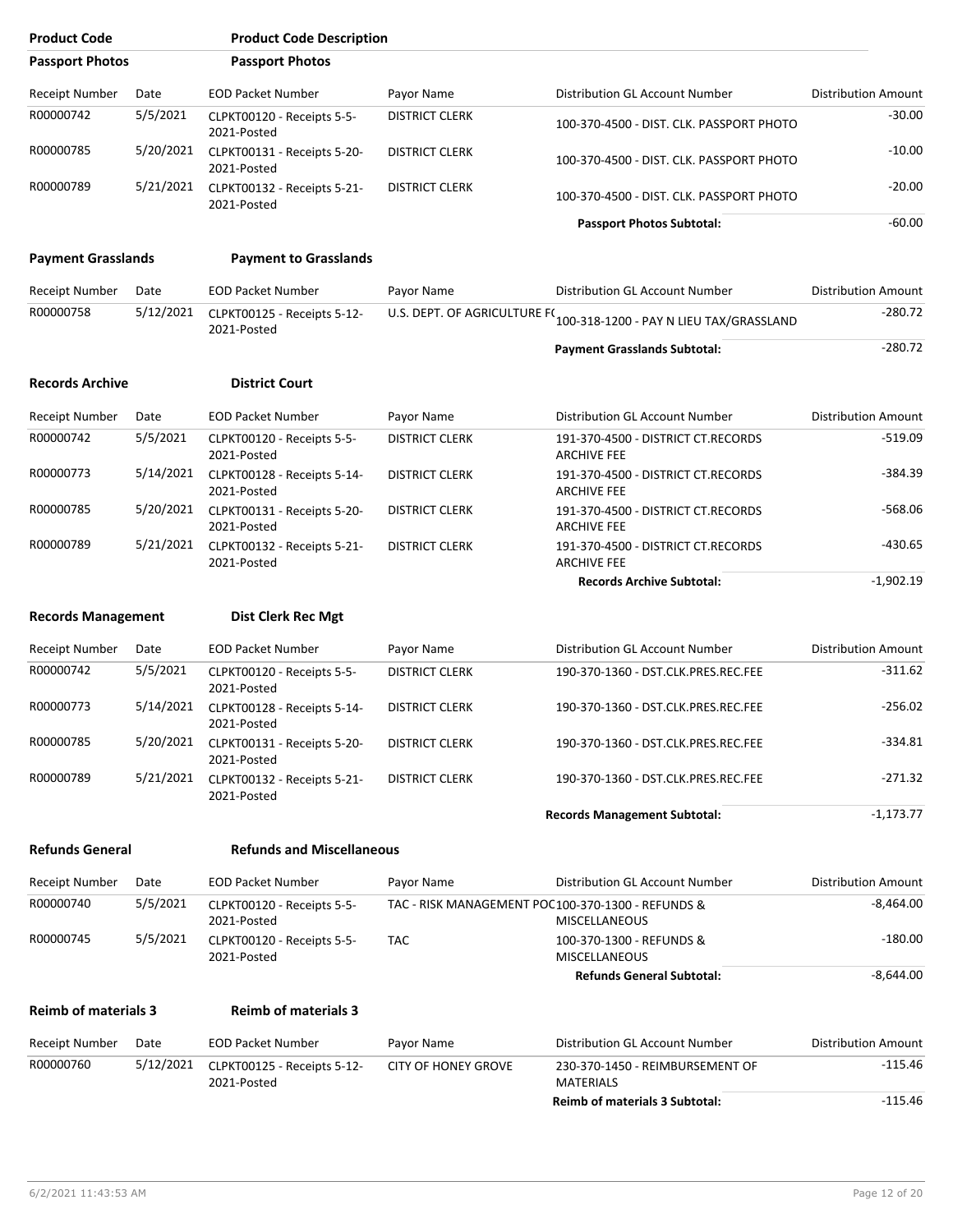| <b>Product Code</b>    |           | <b>Product Code Description</b>            |                                               |                                                                                |                            |
|------------------------|-----------|--------------------------------------------|-----------------------------------------------|--------------------------------------------------------------------------------|----------------------------|
| Rent                   |           | <b>Rent Verizon Tower</b>                  |                                               |                                                                                |                            |
| <b>Receipt Number</b>  | Date      | <b>EOD Packet Number</b>                   | Payor Name                                    | Distribution GL Account Number                                                 | <b>Distribution Amount</b> |
| R00000796              | 5/25/2021 | CLPKT00135 - Receipts 5-25-<br>2021-Posted | <b>AMERICAN TOWER</b>                         | 100-370-1150 - RENT- VERIZON TOWER                                             | $-1,064.61$                |
|                        |           |                                            |                                               | <b>Rent Subtotal:</b>                                                          | $-1,064.61$                |
| Sale of Recycl R&B 4   |           | Recycled Mat. R&B 4                        |                                               |                                                                                |                            |
| <b>Receipt Number</b>  | Date      | <b>EOD Packet Number</b>                   | Payor Name                                    | Distribution GL Account Number                                                 | <b>Distribution Amount</b> |
| R00000761              | 5/12/2021 | CLPKT00125 - Receipts 5-12-<br>2021-Posted |                                               | NORTH STAR RECYCLING, LLC. 240-370-1460 - SALE OF RECYCLED<br><b>MATERIALS</b> | $-244.00$                  |
|                        |           |                                            |                                               | Sale of Recycl R&B 4 Subtotal:                                                 | $-244.00$                  |
| <b>Sales Tax</b>       |           | <b>Sales Tax</b>                           |                                               |                                                                                |                            |
| <b>Receipt Number</b>  | Date      | <b>EOD Packet Number</b>                   | Payor Name                                    | Distribution GL Account Number                                                 | <b>Distribution Amount</b> |
| R00000768              | 5/14/2021 | CLPKT00128 - Receipts 5-14-                | <b>COMPTROLLER</b>                            | 100-318-1600 - SALES TAX REVENUES                                              | $-121,302.08$              |
|                        |           | 2021-Posted                                |                                               | 210-318-1600 - SALES TAX REVENUES                                              | $-6,973.31$                |
|                        |           |                                            |                                               | 220-318-1600 - SALES TAX REVENUES                                              | $-8,121.02$                |
|                        |           |                                            |                                               | 230-318-1600 - SALES TAX REVENUES                                              | $-12,183.08$               |
|                        |           |                                            |                                               | 240-318-1600 - SALES TAX REVENUES                                              | $-6,935.99$                |
|                        |           |                                            |                                               | <b>Sales Tax Subtotal:</b>                                                     | $-155,515.48$              |
| Sewage Permits/Insp.   |           | Sewage Permits/Insp.                       |                                               |                                                                                |                            |
| <b>Receipt Number</b>  | Date      | <b>EOD Packet Number</b>                   | Payor Name                                    | Distribution GL Account Number                                                 | <b>Distribution Amount</b> |
| R00000765              | 5/13/2021 | CLPKT00126 - Receipts 5-13-<br>2021-Posted | FANNIN COUNTY ENVIRONMEI100-320-3000 - SEWAGE | PERMITS/INSPECTIONS                                                            | $-11,285.00$               |
|                        |           |                                            |                                               | Sewage Permits/Insp. Subtotal:                                                 | $-11,285.00$               |
| <b>Sheriff Fees</b>    |           | <b>Sheriff Fees</b>                        |                                               |                                                                                |                            |
| Receipt Number         | Date      | <b>EOD Packet Number</b>                   | Payor Name                                    | <b>Distribution GL Account Number</b>                                          | <b>Distribution Amount</b> |
| R00000742              | 5/5/2021  | CLPKT00120 - Receipts 5-5-<br>2021-Posted  | <b>DISTRICT CLERK</b>                         | 100-340-5600 - SHERIFF FEES                                                    | $-1,228.53$                |
| R00000773              | 5/14/2021 | CLPKT00128 - Receipts 5-14-<br>2021-Posted | <b>DISTRICT CLERK</b>                         | 100-340-5600 - SHERIFF FEES                                                    | $-1,396.06$                |
| R00000785              | 5/20/2021 | CLPKT00131 - Receipts 5-20-<br>2021-Posted | <b>DISTRICT CLERK</b>                         | 100-340-5600 - SHERIFF FEES                                                    | $-1,601.15$                |
| R00000789              | 5/21/2021 | CLPKT00132 - Receipts 5-21-<br>2021-Posted | <b>DISTRICT CLERK</b>                         | 100-340-5600 - SHERIFF FEES                                                    | $-695.16$                  |
|                        |           |                                            |                                               | <b>Sheriff Fees Subtotal:</b>                                                  | $-4,920.90$                |
| <b>Specialty Court</b> |           | <b>Dist Clk Specialty Court</b>            |                                               |                                                                                |                            |
| Receipt Number         | Date      | <b>EOD Packet Number</b>                   | Payor Name                                    | Distribution GL Account Number                                                 | <b>Distribution Amount</b> |
| R00000742              | 5/5/2021  | CLPKT00120 - Receipts 5-5-<br>2021-Posted  | <b>DISTRICT CLERK</b>                         | 590-370-4260 - SPECIALTY COURT                                                 | $-17.37$                   |
| R00000773              | 5/14/2021 | CLPKT00128 - Receipts 5-14-<br>2021-Posted | <b>DISTRICT CLERK</b>                         | 590-370-4260 - SPECIALTY COURT                                                 | $-31.13$                   |
| R00000785              | 5/20/2021 | CLPKT00131 - Receipts 5-20-<br>2021-Posted | <b>DISTRICT CLERK</b>                         | 590-370-4260 - SPECIALTY COURT                                                 | $-23.37$                   |
| R00000789              | 5/21/2021 | CLPKT00132 - Receipts 5-21-<br>2021-Posted | <b>DISTRICT CLERK</b>                         | 590-370-4260 - SPECIALTY COURT                                                 | $-18.24$                   |
|                        |           |                                            |                                               | <b>Specialty Court Subtotal:</b>                                               | $-90.11$                   |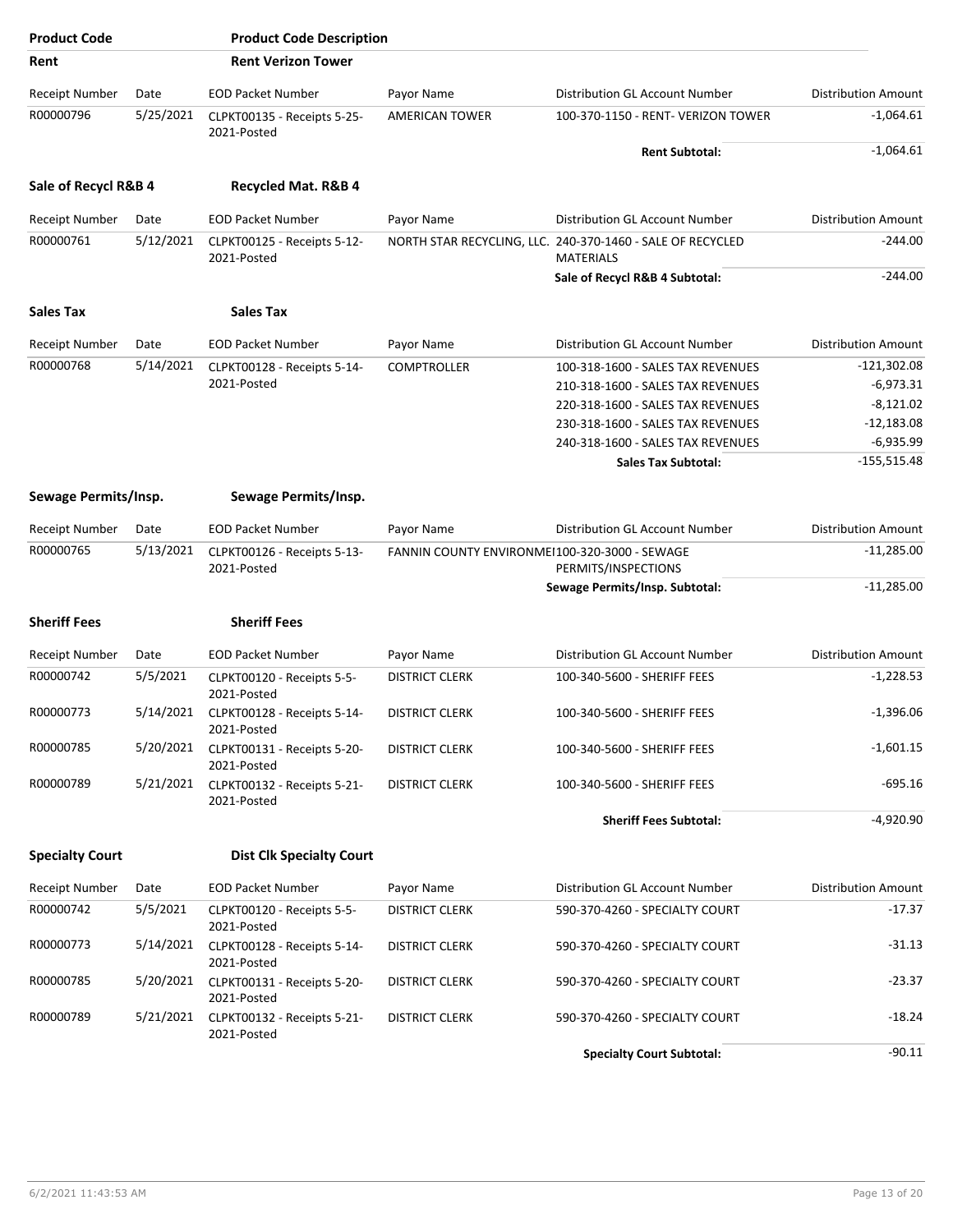| <b>Product Code</b>         |           | <b>Product Code Description</b>            |                           |                                                                   |                            |
|-----------------------------|-----------|--------------------------------------------|---------------------------|-------------------------------------------------------------------|----------------------------|
| <b>State Court Costs</b>    |           | <b>State Court Costs</b>                   |                           |                                                                   |                            |
| <b>Receipt Number</b>       | Date      | <b>EOD Packet Number</b>                   | Payor Name                | Distribution GL Account Number                                    | <b>Distribution Amount</b> |
| R00000742                   | 5/5/2021  | CLPKT00120 - Receipts 5-5-<br>2021-Posted  | <b>DISTRICT CLERK</b>     | 100-318-1290 - STATE FINES AND<br><b>REIMBURSEMENTS</b>           | $-941.00$                  |
| R00000773                   | 5/14/2021 | CLPKT00128 - Receipts 5-14-<br>2021-Posted | <b>DISTRICT CLERK</b>     | 100-318-1290 - STATE FINES AND<br>REIMBURSEMENTS                  | $-1,522.59$                |
| R00000785                   | 5/20/2021 | CLPKT00131 - Receipts 5-20-<br>2021-Posted | <b>DISTRICT CLERK</b>     | 100-318-1290 - STATE FINES AND<br>REIMBURSEMENTS                  | $-1,581.47$                |
| R00000789                   | 5/21/2021 | CLPKT00132 - Receipts 5-21-<br>2021-Posted | <b>DISTRICT CLERK</b>     | 100-318-1290 - STATE FINES AND<br><b>REIMBURSEMENTS</b>           | $-1,994.26$                |
|                             |           |                                            |                           | <b>State Court Costs Subtotal:</b>                                | $-6,039.32$                |
| <b>Subdivision</b>          |           | <b>Subdivision Fees</b>                    |                           |                                                                   |                            |
| Receipt Number              | Date      | <b>EOD Packet Number</b>                   | Payor Name                | Distribution GL Account Number                                    | <b>Distribution Amount</b> |
| R00000767                   | 5/13/2021 | CLPKT00126 - Receipts 5-13-<br>2021-Posted | <b>JIMMY PAGE</b>         | 100-340-6520 - SUBDIVISION FEES                                   | $-250.00$                  |
|                             |           |                                            |                           | <b>Subdivision Subtotal:</b>                                      | $-250.00$                  |
| <b>Subscription Image F</b> |           | <b>Subscription Image Fees</b>             |                           |                                                                   |                            |
| <b>Receipt Number</b>       | Date      | <b>EOD Packet Number</b>                   | Payor Name                | Distribution GL Account Number                                    | <b>Distribution Amount</b> |
| R00000735                   | 5/4/2021  | CLPKT00119 - Receipts 5-4-<br>2021-Posted  | DATA PRESERVATION SOLUTIO | 121-370-1310 - SUBSCRIPTION/IMAGES FEES                           | $-903.50$                  |
|                             |           |                                            |                           | <b>Subscription Image F Subtotal:</b>                             | $-903.50$                  |
| <b>Tax Certificates</b>     |           | <b>Tax Certificates</b>                    |                           |                                                                   |                            |
| <b>Receipt Number</b>       | Date      | <b>EOD Packet Number</b>                   | Payor Name                | Distribution GL Account Number                                    | <b>Distribution Amount</b> |
| R00000769                   | 5/14/2021 | CLPKT00128 - Receipts 5-14-<br>2021-Posted | <b>APPRAISAL DISTRICT</b> | 100-321-9010 - TAX CERTIFICATES                                   | $-536.54$                  |
| R00000788                   | 5/21/2021 | CLPKT00132 - Receipts 5-21-<br>2021-Posted | APPRAISAL DISTRICT        | 100-321-9010 - TAX CERTIFICATES                                   | $-198.27$                  |
| R00000808                   | 5/28/2021 | CLPKT00137 - Receipts 5-28-<br>2021-Posted | <b>APPRAISAL DISTRICT</b> | 100-321-9010 - TAX CERTIFICATES                                   | $-23.33$                   |
|                             |           |                                            |                           | <b>Tax Certificates Subtotal:</b>                                 | $-758.14$                  |
| <b>TDEM COVID</b>           |           | <b>TDEM COVID Funding</b>                  |                           |                                                                   |                            |
| <b>Receipt Number</b>       | Date      | <b>EOD Packet Number</b>                   | Payor Name                | Distribution GL Account Number                                    | <b>Distribution Amount</b> |
| R00000738                   | 5/4/2021  | CLPKT00119 - Receipts 5-4-<br>2021-Posted  |                           | TEXAS DIVISION OF EMERGENC 413-330-4770 - CORONAVIRUS RELIEF FUND | $-673,181.55$              |
| R00000754                   | 5/11/2021 | CLPKT00124 - Receipts 5-11-<br>2021-Posted |                           | TEXAS DIVISION OF EMERGENC 413-330-4770 - CORONAVIRUS RELIEF FUND | $-78,294.45$               |
|                             |           |                                            |                           | <b>TDEM COVID Subtotal:</b>                                       | $-751,476.00$              |
| <b>Technology</b>           |           | <b>County &amp; District Court</b>         |                           |                                                                   |                            |
| Receipt Number              | Date      | <b>EOD Packet Number</b>                   | Payor Name                | Distribution GL Account Number                                    | <b>Distribution Amount</b> |
| R00000742                   | 5/5/2021  | CLPKT00120 - Receipts 5-5-<br>2021-Posted  | <b>DISTRICT CLERK</b>     | 192-370-4400 -<br>DST.CLK.CO.&DST.CT.TECHNOLOGY FEE               | $-42.57$                   |
| R00000773                   | 5/14/2021 | CLPKT00128 - Receipts 5-14-<br>2021-Posted | <b>DISTRICT CLERK</b>     | 192-370-4400 -<br>DST.CLK.CO.&DST.CT.TECHNOLOGY FEE               | $-59.86$                   |
| R00000785                   | 5/20/2021 | CLPKT00131 - Receipts 5-20-<br>2021-Posted | <b>DISTRICT CLERK</b>     | 192-370-4400 -<br>DST.CLK.CO.&DST.CT.TECHNOLOGY FEE               | $-77.12$                   |
| R00000789                   | 5/21/2021 | CLPKT00132 - Receipts 5-21-<br>2021-Posted | <b>DISTRICT CLERK</b>     | 192-370-4400 -<br>DST.CLK.CO.&DST.CT.TECHNOLOGY FEE               | $-66.43$                   |
|                             |           |                                            |                           | <b>Technology Subtotal:</b>                                       | $-245.98$                  |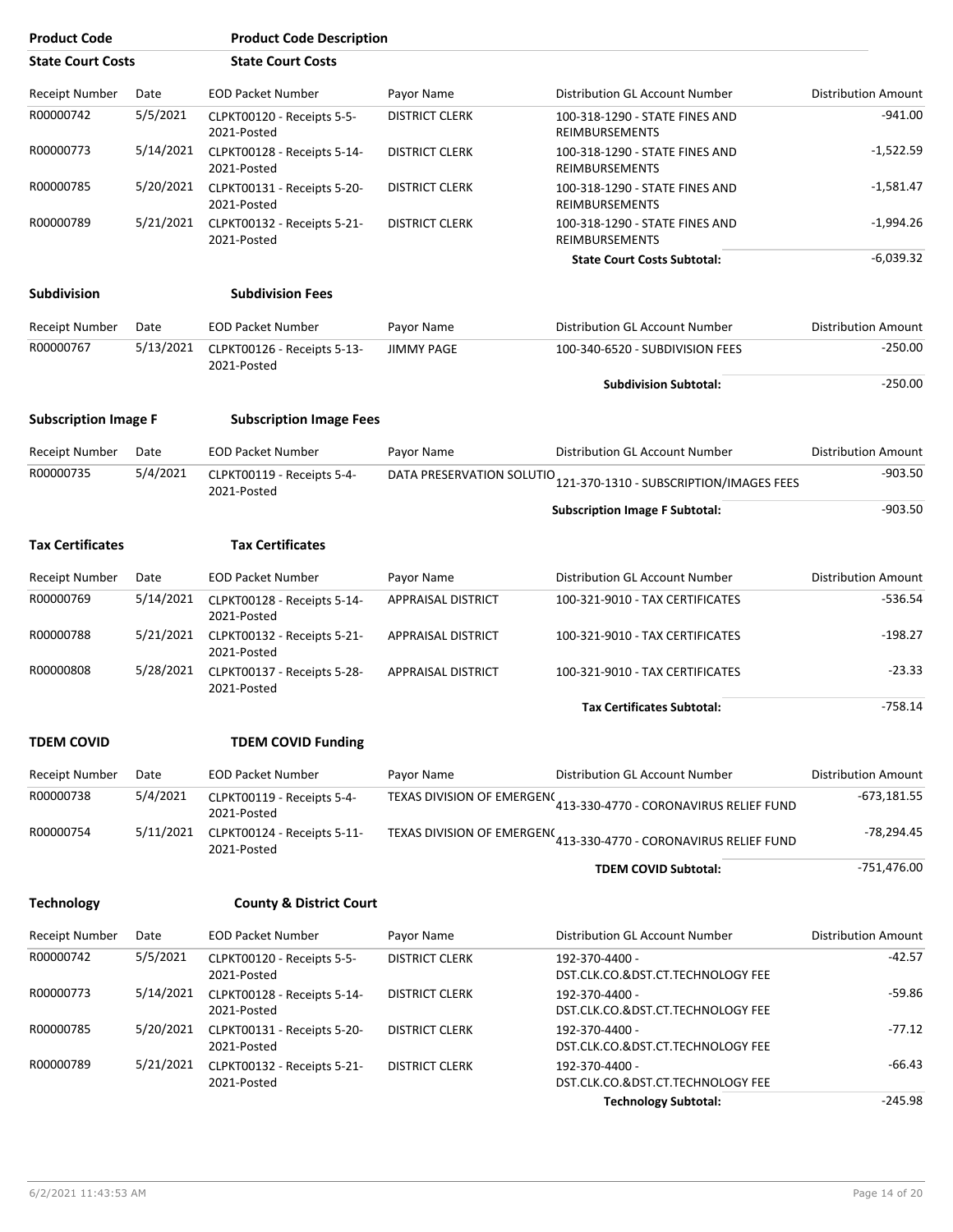| <b>Product Code</b>       |           | <b>Product Code Description</b>            |                           |                                                                                   |                            |
|---------------------------|-----------|--------------------------------------------|---------------------------|-----------------------------------------------------------------------------------|----------------------------|
| <b>TJJD Basic</b>         |           | <b>Basic</b>                               |                           |                                                                                   |                            |
| <b>Receipt Number</b>     | Date      | <b>EOD Packet Number</b>                   | Payor Name                | Distribution GL Account Number                                                    | <b>Distribution Amount</b> |
| R00000793                 | 5/25/2021 | CLPKT00135 - Receipts 5-25-<br>2021-Posted | T.J.J.D.                  | 890-330-9150 - BASIC PROBATION<br>SUPERVISION                                     | $-11,393.00$               |
|                           |           |                                            |                           | <b>TJJD Basic Subtotal:</b>                                                       | $-11,393.00$               |
| <b>TJJD Comm Div</b>      |           | <b>Comm Div</b>                            |                           |                                                                                   |                            |
| <b>Receipt Number</b>     | Date      | <b>EOD Packet Number</b>                   | Payor Name                | Distribution GL Account Number                                                    | <b>Distribution Amount</b> |
| R00000793                 | 5/25/2021 | CLPKT00135 - Receipts 5-25-<br>2021-Posted | T.J.J.D.                  | 890-330-9180 - COMMITMENT DIVERSION                                               | $-833.00$                  |
|                           |           |                                            |                           | <b>TJJD Comm Div Subtotal:</b>                                                    | $-833.00$                  |
| <b>TJJD Comm Prog</b>     |           | <b>Comm Prog</b>                           |                           |                                                                                   |                            |
| <b>Receipt Number</b>     | Date      | <b>EOD Packet Number</b>                   | Payor Name                | Distribution GL Account Number                                                    | <b>Distribution Amount</b> |
| R00000793                 | 5/25/2021 | CLPKT00135 - Receipts 5-25-<br>2021-Posted | T.J.J.D.                  | 890-330-9160 - COMMUNITY PROGRAMS                                                 | $-6,250.00$                |
|                           |           |                                            |                           | <b>TJJD Comm Prog Subtotal:</b>                                                   | $-6,250.00$                |
| <b>TJJD Mental Health</b> |           | <b>Mental Health</b>                       |                           |                                                                                   |                            |
| <b>Receipt Number</b>     | Date      | <b>EOD Packet Number</b>                   | Payor Name                | Distribution GL Account Number                                                    | <b>Distribution Amount</b> |
| R00000793                 | 5/25/2021 | CLPKT00135 - Receipts 5-25-<br>2021-Posted | T.J.J.D.                  | 890-330-9190 - MENTAL HEALTH SERVICES                                             | $-895.00$                  |
|                           |           |                                            |                           | TJJD Mental Health Subtotal:                                                      | $-895.00$                  |
| <b>TJJD PPA</b>           |           | <b>PPA</b>                                 |                           |                                                                                   |                            |
| <b>Receipt Number</b>     | Date      | <b>EOD Packet Number</b>                   | Payor Name                | Distribution GL Account Number                                                    | <b>Distribution Amount</b> |
| R00000793                 | 5/25/2021 | CLPKT00135 - Receipts 5-25-<br>2021-Posted | T.J.J.D.                  | 890-330-9170 - PRE/POST ADJUDICATION                                              | -364.00                    |
|                           |           |                                            |                           | <b>TJJD PPA Subtotal:</b>                                                         | $-364.00$                  |
| <b>Transport</b>          |           | <b>County Reimb Transport</b>              |                           |                                                                                   |                            |
| Receipt Number            | Date      | <b>EOD Packet Number</b>                   | Payor Name                | Distribution GL Account Number                                                    | <b>Distribution Amount</b> |
| R00000791                 | 5/24/2021 | CLPKT00134 - Receipts 5-24-<br>2021-Posted |                           | TEXAS DEPARTMENT OF CRIMI 100-370-5620 - STATE REIMB.OFFENDER<br><b>TRANSPORT</b> | $-287.00$                  |
|                           |           |                                            |                           | <b>Transport Subtotal:</b>                                                        | $-287.00$                  |
| <b>Utilities Reimb</b>    |           | <b>TDHS Utilities</b>                      |                           |                                                                                   |                            |
| Receipt Number            | Date      | <b>EOD Packet Number</b>                   | Payor Name                | Distribution GL Account Number                                                    | <b>Distribution Amount</b> |
| R00000762                 | 5/13/2021 | CLPKT00126 - Receipts 5-13-<br>2021-Posted |                           | HEALTH & HUMAN SERVICES C 100-370-1470 - UTILITIES REIMBURSEMENT                  | -953.72                    |
|                           |           |                                            |                           | <b>Utilities Reimb Subtotal:</b>                                                  | $-953.72$                  |
| <b>Veterans Court</b>     |           | <b>Program Fee</b>                         |                           |                                                                                   |                            |
| <b>Receipt Number</b>     | Date      | <b>EOD Packet Number</b>                   | Payor Name                | Distribution GL Account Number                                                    | <b>Distribution Amount</b> |
| R00000777                 | 5/18/2021 | CLPKT00129 - Receipts 5-18-<br>2021-Posted | <b>FANNIN COUNTY CSCD</b> | 800-370-1800 - PROGRAM FEES                                                       | $-25.00$                   |
|                           |           |                                            |                           | <b>Veterans Court Subtotal:</b>                                                   | $-25.00$                   |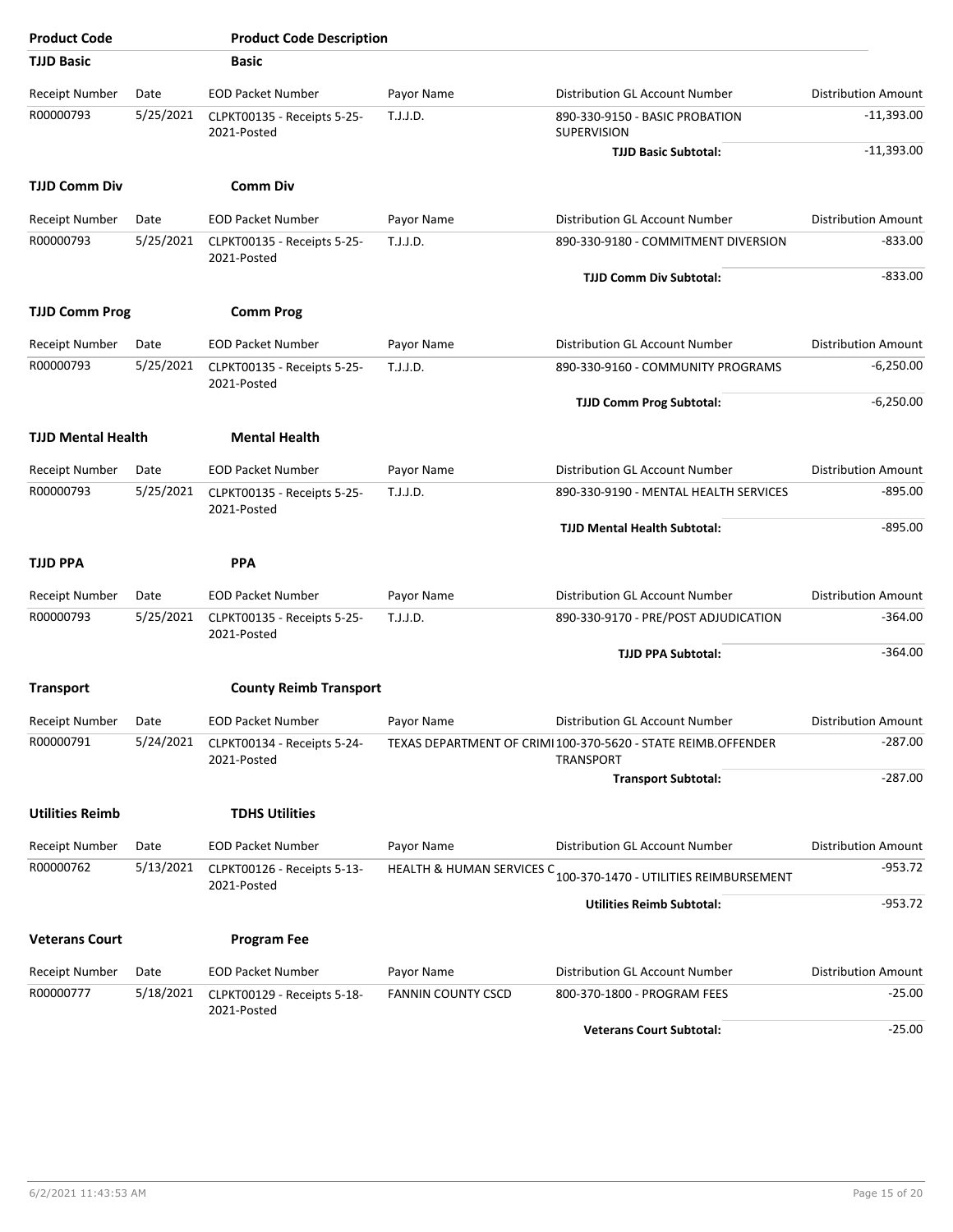| <b>Product Code</b> |           | <b>Product Code Description</b>            |            |                                                                               |                            |
|---------------------|-----------|--------------------------------------------|------------|-------------------------------------------------------------------------------|----------------------------|
| Zoning              |           | <b>Zoning Application Fees</b>             |            |                                                                               |                            |
| Receipt Number      | Date      | <b>EOD Packet Number</b>                   | Payor Name | Distribution GL Account Number                                                | <b>Distribution Amount</b> |
| R00000752           | 5/10/2021 | CLPKT00123 - Receipts 5-10-<br>2021-Posted |            | LOVE LAKE GENPAR, JOE HEFEF <sub>100-340-6530 - ZONING APPLICATION FEES</sub> | $-350.00$                  |
|                     |           |                                            |            | <b>Zoning Subtotal:</b>                                                       | $-350.00$                  |
|                     |           |                                            |            | <b>Grand Total:</b>                                                           | -5,589,578.57              |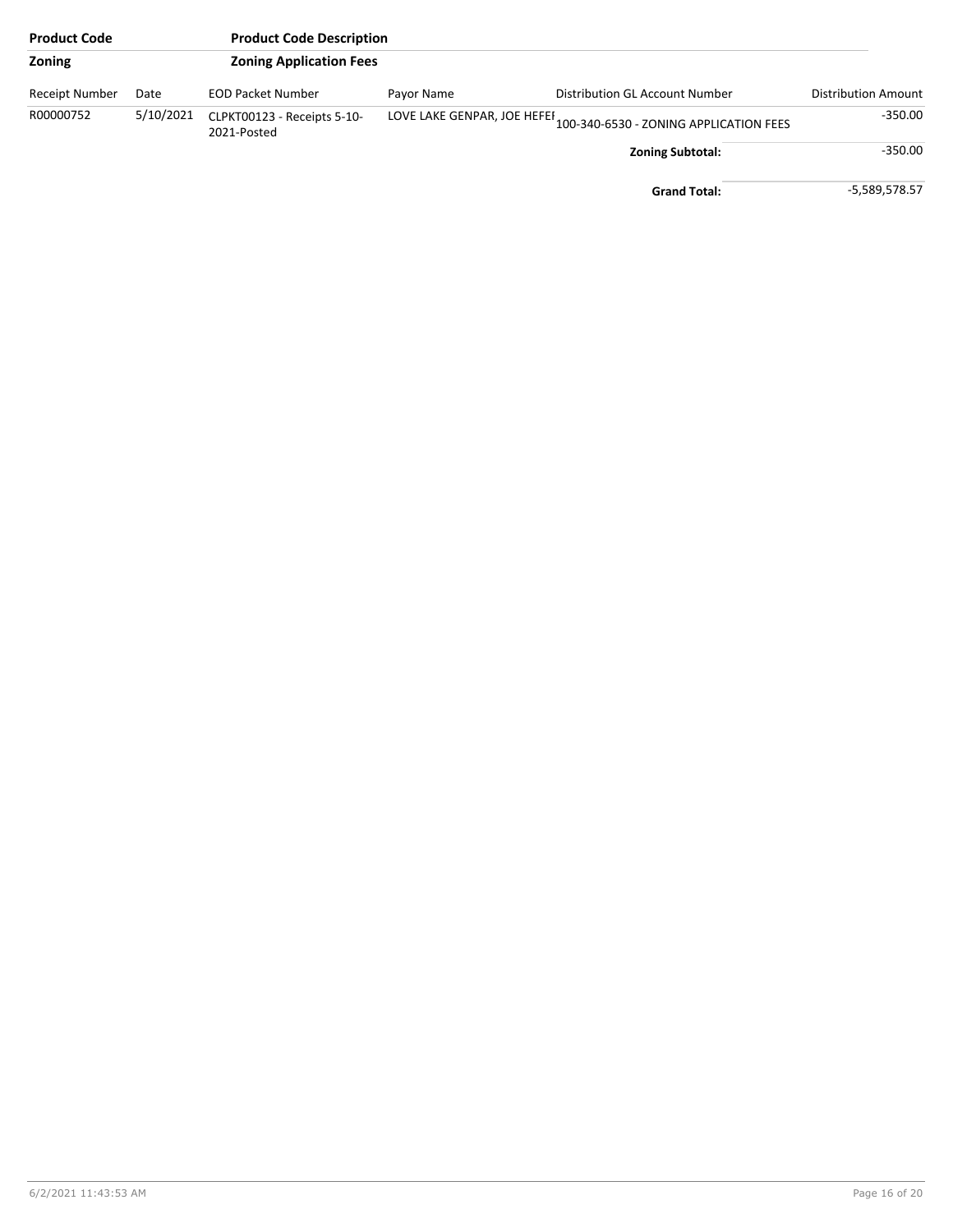

### **Receipt Listing by Product Code**

Fannin County, TX **General Ledger Distribution Account Summary** 

Date Range: 05/01/2021 - 05/31/2021

| Distribution GL Account Number                |               | <b>Distribution Amount</b> |
|-----------------------------------------------|---------------|----------------------------|
| <b>Fund: 100</b>                              |               |                            |
| 100-310-1100 - CURRENT TAXES                  |               | $-104,331.71$              |
| 100-310-1200 - DELINQUENT TAXES               |               | $-15,966.92$               |
| 100-318-1200 - PAY N LIEU TAX/GRASSLAND       |               | $-280.72$                  |
| 100-318-1280 - LOCAL FINES AND REIMBURSEMENTS |               | $-2,545.72$                |
| 100-318-1290 - STATE FINES AND REIMBURSEMENTS |               | $-6,039.32$                |
| 100-318-1300 - COURT COSTS/ARREST FEES        |               | $-34,657.57$               |
| 100-318-1320 - ATTORNEYS & DOCTORS            |               | $-178.68$                  |
| 100-318-1400 - TAX ON MIXED DRINKS            |               | $-2,824.47$                |
| 100-318-1600 - SALES TAX REVENUES             |               | $-121,302.08$              |
| 100-319-4200 - JAIL PAY PHONE COMMISSION      |               | $-32,724.36$               |
| 100-320-3000 - SEWAGE PERMITS/INSPECTIONS     |               | $-11,285.00$               |
| 100-321-2000 - COMMISSIONS ON CAR REGIST      |               | $-9,316.05$                |
| 100-321-2500 - COMMISSION ON CAR TITLES       |               | $-4,715.00$                |
| 100-321-2510 - COMM.ON SALES TAX COLLECTIONS  |               | $-241,451.02$              |
| 100-321-9010 - TAX CERTIFICATES               |               | $-758.14$                  |
| 100-340-1350 - FAMILY PROTECTION FEE          |               | $-920.82$                  |
| 100-340-4500 - DISTRICT CLERK FEES            |               | $-25,372.16$               |
| 100-340-4750 - DISTRICT ATTORNEY FEES         |               | $-6.00$                    |
| 100-340-5510 - CONSTABLE PCT. 1 FEES          |               | $-150.00$                  |
| 100-340-5530 - CONSTABLE PCT. 3 FEES          |               | $-70.00$                   |
| 100-340-5600 - SHERIFF FEES                   |               | $-4,920.90$                |
| 100-340-5730 - BOND SUPERVISION FEES          |               | $-9,295.00$                |
| 100-340-6000 - D.C.6TH COURT OF APPEALS FEE   |               | $-723.62$                  |
| 100-340-6520 - SUBDIVISION FEES               |               | $-250.00$                  |
| 100-340-6530 - ZONING APPLICATION FEES        |               | $-350.00$                  |
| 100-340-6540 - FLOOD PLAIN FEES               |               | $-30.00$                   |
| 100-360-1000 - INTEREST EARNINGS              |               | $-0.09$                    |
| 100-370-1000 - KFYN-RADIO TOWER RENT          |               | $-200.00$                  |
| 100-370-1150 - RENT- VERIZON TOWER            |               | $-1,064.61$                |
| 100-370-1300 - REFUNDS & MISCELLANEOUS        |               | $-8,644.00$                |
| 100-370-1390 - STATE JUROR REIMB.FEE          |               | $-714.00$                  |
| 100-370-1420 - CULVERT PERMITTING PROCESS     |               | $-50.00$                   |
| 100-370-1430 - D.A.SALARY REIMB.              |               | $-9,166.66$                |
| 100-370-1470 - UTILITIES REIMBURSEMENT        |               | $-953.72$                  |
| 100-370-1510 - ASST. DA LONGEVITY PAY         |               | $-1,440.00$                |
| 100-370-1620 - COURT REPORTER SERVICE FEE     |               | $-2,170.92$                |
| 100-370-4100 - CO CT AT LAW SUPPLEMENT        |               | $-21,000.00$               |
| 100-370-4500 - DIST. CLK. PASSPORT PHOTO      |               | $-60.00$                   |
| 100-370-5620 - STATE REIMB.OFFENDER TRANSPORT |               | $-287.00$                  |
|                                               | 100 Subtotal: | $-676,216.26$              |
|                                               |               |                            |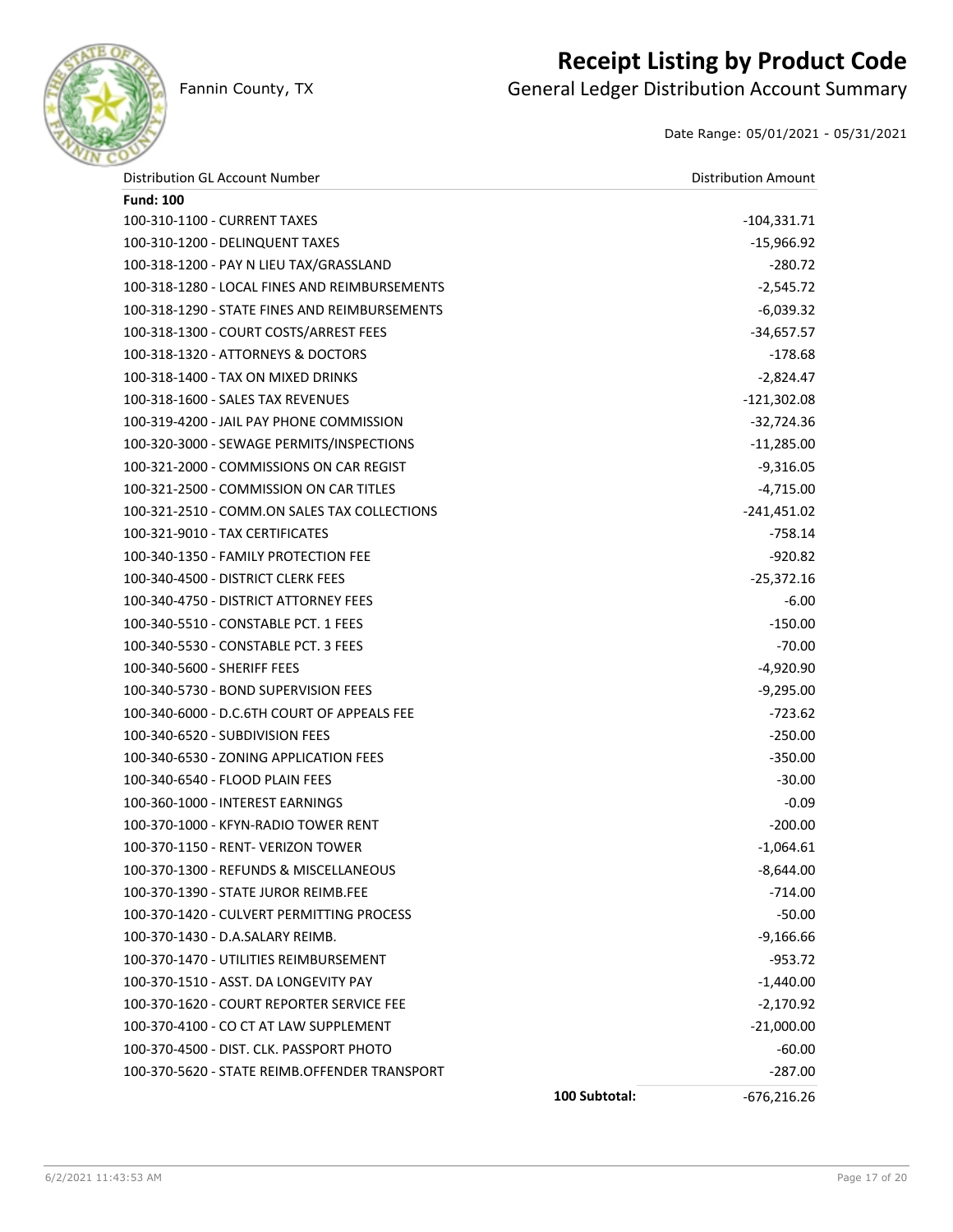| Distribution GL Account Number                     |               | <b>Distribution Amount</b> |
|----------------------------------------------------|---------------|----------------------------|
| <b>Fund: 110</b>                                   |               |                            |
| 110-340-6500 - DISTRICT CLERK FEES                 |               | $-1,185.52$                |
|                                                    | 110 Subtotal: | $-1,185.52$                |
| <b>Fund: 121</b>                                   |               |                            |
| 121-370-1310 - SUBSCRIPTION/IMAGES FEES            |               | $-903.50$                  |
|                                                    | 121 Subtotal: | $-903.50$                  |
| <b>Fund: 130</b>                                   |               |                            |
| 130-345-1130 - SURETY BAIL BOND FEE                |               | $-510.00$                  |
|                                                    | 130 Subtotal: | $-510.00$                  |
| <b>Fund: 190</b>                                   |               |                            |
| 190-370-1360 - DST.CLK.PRES.REC.FEE                |               | $-1,173.77$                |
|                                                    | 190 Subtotal: | $-1,173.77$                |
| <b>Fund: 191</b>                                   |               |                            |
| 191-370-4500 - DISTRICT CT.RECORDS ARCHIVE FEE     |               | $-1,902.19$                |
|                                                    | 191 Subtotal: | $-1,902.19$                |
| <b>Fund: 192</b>                                   |               |                            |
| 192-370-4400 - DST.CLK.CO.&DST.CT.TECHNOLOGY FEE   |               | $-245.98$                  |
|                                                    | 192 Subtotal: | $-245.98$                  |
| <b>Fund: 193</b>                                   |               |                            |
| 193-370-1330 - DIST.CLK.COURT RECORDS PRESERVATION |               | $-1,614.64$                |
|                                                    | 193 Subtotal: | $-1,614.64$                |
| <b>Fund: 200</b>                                   |               |                            |
| 200-370-1350 - CO.OFFICE REC.MNGMT.FEE             |               | $-1,967.33$                |
|                                                    | 200 Subtotal: | $-1,967.33$                |
| <b>Fund: 210</b>                                   |               |                            |
| 210-310-1100 - CURRENT TAXES                       |               | $-5,996.40$                |
| 210-310-1200 - DELINQUENT TAXES                    |               | -917.69                    |
| 210-318-1600 - SALES TAX REVENUES                  |               | $-6,973.31$                |
| 210-321-3000 - COUNTY'S ADDITIONAL \$10            |               | $-7,320.49$                |
| 210-350-4500 - DISTRICT CLERK FINES                |               | $-4,014.68$                |
| 210-370-1250 - TDT WEIGHT FEES                     |               | $-9,193.61$                |
| 210-370-1420 - CULVERT PERMITTING PROCESS          |               | $-20.00$                   |
|                                                    | 210 Subtotal: | $-34,436.18$               |
| <b>Fund: 220</b>                                   |               |                            |
| 220-310-1100 - CURRENT TAXES                       |               | $-6,986.21$                |
| 220-310-1200 - DELINQUENT TAXES                    |               | $-1,069.16$                |
| 220-318-1600 - SALES TAX REVENUES                  |               | $-8,121.02$                |
| 220-321-3000 - COUNTY'S ADDITIONAL \$10            |               | $-8,527.41$                |
| 220-350-4500 - DISTRICT CLERK FINES                |               | $-4,676.57$                |
| 220-370-1250 - TDT WEIGHT FEES                     |               | $-10,709.35$               |
| 220-370-1420 - CULVERT PERMITTING PROCESS          |               | $-20.00$                   |
|                                                    | 220 Subtotal: | $-40,109.72$               |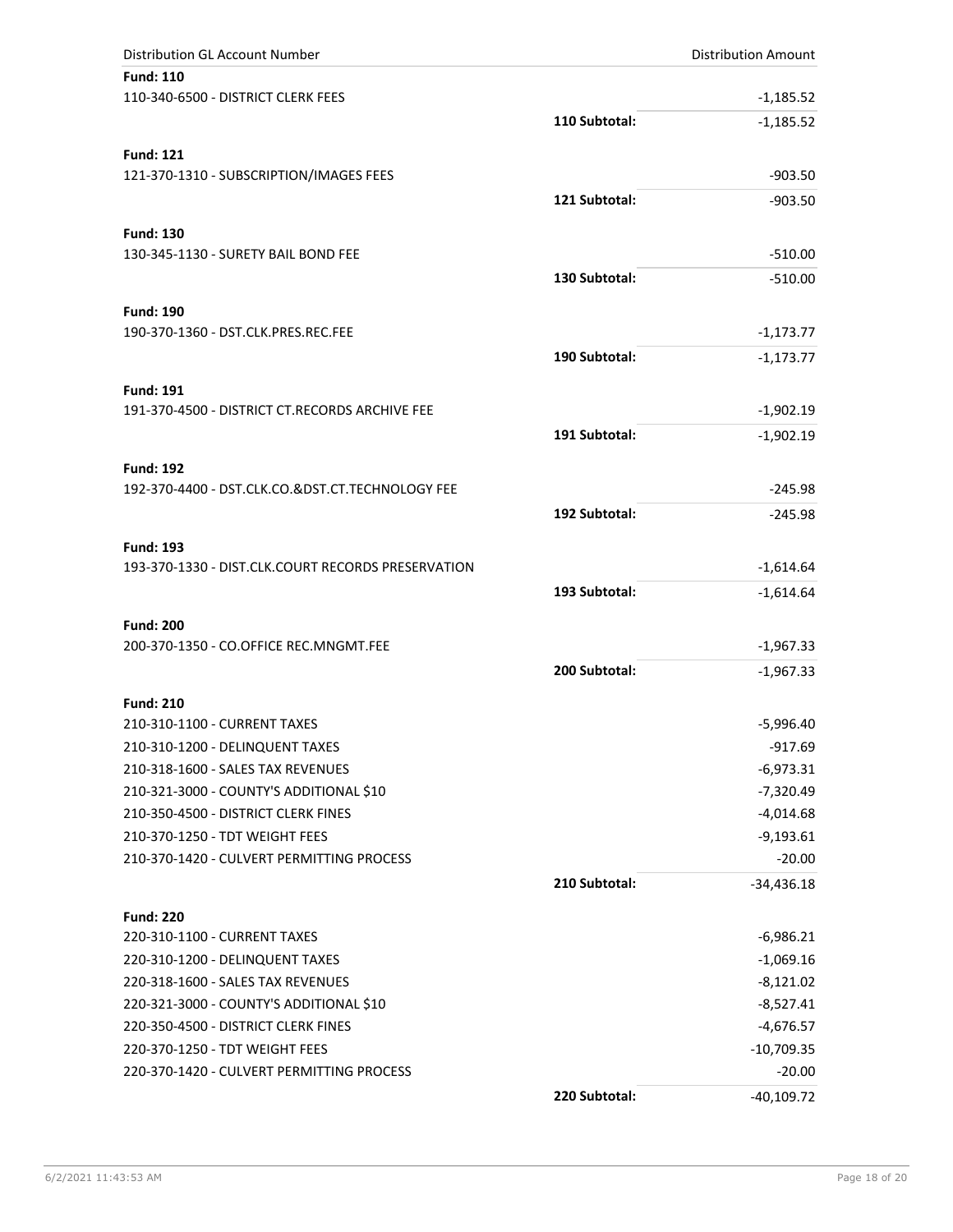| <b>Distribution GL Account Number</b>     |               | <b>Distribution Amount</b> |
|-------------------------------------------|---------------|----------------------------|
| <b>Fund: 230</b>                          |               |                            |
| 230-310-1100 - CURRENT TAXES              |               | $-10,478.65$               |
| 230-310-1200 - DELINQUENT TAXES           |               | $-1,603.65$                |
| 230-318-1600 - SALES TAX REVENUES         |               | $-12,183.08$               |
| 230-321-3000 - COUNTY'S ADDITIONAL \$10   |               | $-12,791.11$               |
| 230-350-4500 - DISTRICT CLERK FINES       |               | $-7,014.85$                |
| 230-370-1250 - TDT WEIGHT FEES            |               | $-16,064.02$               |
| 230-370-1420 - CULVERT PERMITTING PROCESS |               | $-40.00$                   |
| 230-370-1450 - REIMBURSEMENT OF MATERIALS |               | $-115.46$                  |
|                                           | 230 Subtotal: | $-60,290.82$               |
| <b>Fund: 240</b>                          |               |                            |
| 240-310-1100 - CURRENT TAXES              |               | -5,965.64                  |
| 240-310-1200 - DELINQUENT TAXES           |               | $-912.98$                  |
| 240-318-1600 - SALES TAX REVENUES         |               | $-6,935.99$                |
| 240-321-3000 - COUNTY'S ADDITIONAL \$10   |               | $-7,280.99$                |
| 240-350-4500 - DISTRICT CLERK FINES       |               | $-3,993.01$                |
| 240-370-1250 - TDT WEIGHT FEES            |               | $-9,144.00$                |
| 240-370-1420 - CULVERT PERMITTING PROCESS |               | $-20.00$                   |
| 240-370-1460 - SALE OF RECYCLED MATERIALS |               | $-244.00$                  |
|                                           | 240 Subtotal: | $-34,496.61$               |
| <b>Fund: 350</b>                          |               |                            |
| 350-340-4500 - DISTRICT CLERK FEES        |               | $-5,065.37$                |
|                                           | 350 Subtotal: | $-5,065.37$                |
| <b>Fund: 360</b>                          |               |                            |
| 360-340-4750 - DISTRICT ATTORNEY FEES     |               | $-178.00$                  |
| 360-352-2000 - CONTRABAND FORFEITURE      |               | $-2,020.00$                |
| 360-370-1300 - REFUNDS & MISCELLANEOUS    |               | $-48.86$                   |
|                                           | 360 Subtotal: | $-2,246.86$                |
|                                           |               |                            |
| <b>Fund: 413</b>                          |               |                            |
| 413-330-4770 - CORONAVIRUS RELIEF FUND    |               | -751,476.00                |
|                                           | 413 Subtotal: | $-751,476.00$              |
| <b>Fund: 415</b>                          |               |                            |
| 415-330-4775 - ARP Grant                  |               | -3,449,089.00              |
|                                           | 415 Subtotal: | $-3,449,089.00$            |
| <b>Fund: 560</b>                          |               |                            |
| 560-352-2000 - CONTRABAND FORFEITURE      |               | $-4,040.00$                |
| 560-355-5600 - FEDERAL FORFEITURE FUNDS   |               | $-1,586.65$                |
|                                           | 560 Subtotal: | $-5,626.65$                |
| <b>Fund: 590</b>                          |               |                            |
| 590-370-4250 - DRUG COURT FEE             |               | $-871.52$                  |
| 590-370-4260 - SPECIALTY COURT            |               | $-90.11$                   |
|                                           | 590 Subtotal: | $-961.63$                  |